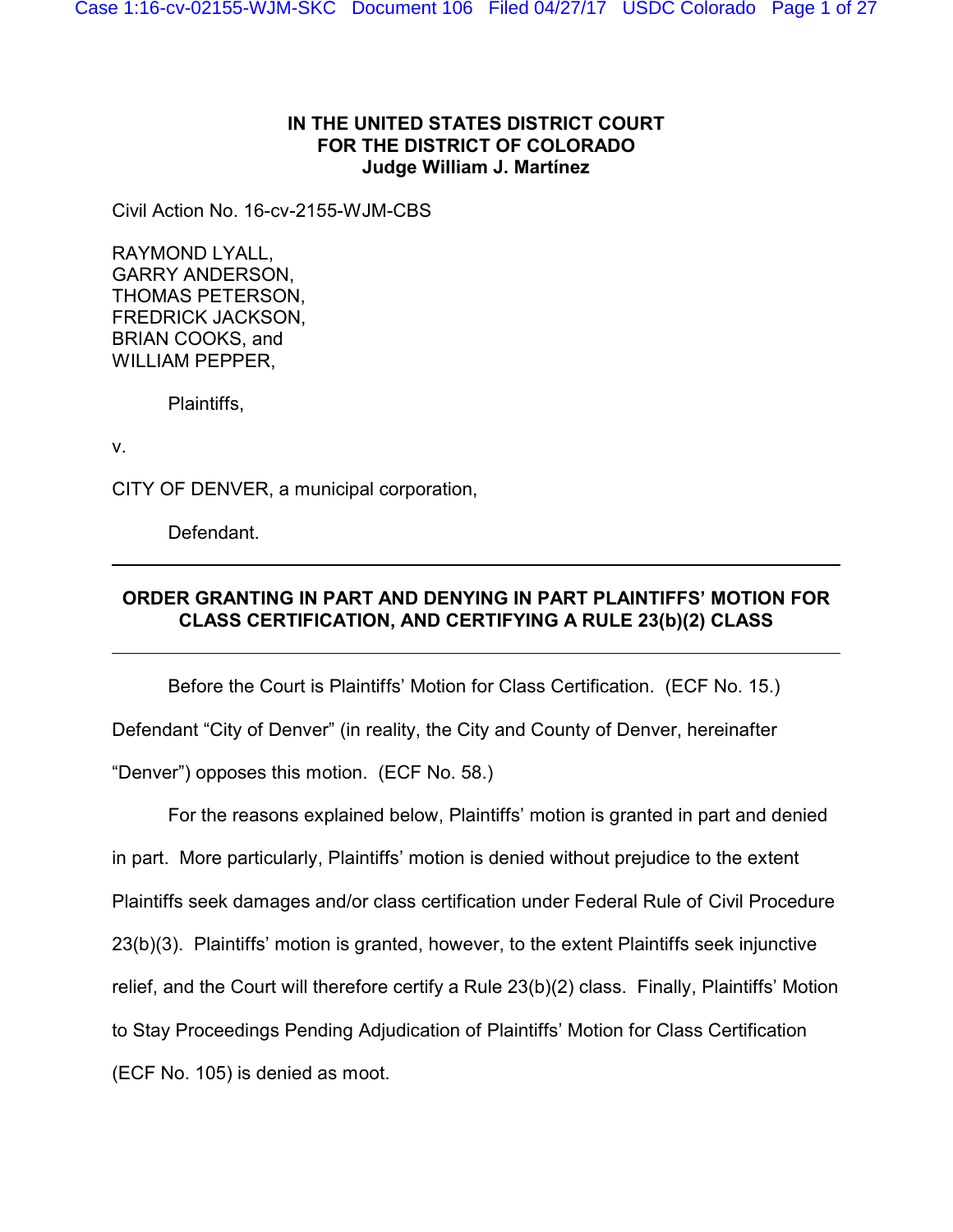# **I. BACKGROUND**

Denver bans camping on public or private property without express permission

from someone with authority over the property in question. *See* Denver Muni. Code

§ 38-86.2. Under this ordinance, "camp" (as a verb) means

to reside or dwell temporarily in a place, with shelter. The term "shelter" includes, without limitation, any tent, tarpaulin, lean-to, sleeping bag, bedroll, blankets, or any form of cover or protection from the elements other than clothing. The term "reside or dwell" includes, without limitation, conducting such activities as eating, sleeping, or the storage of personal possessions.

*Id*. § 38-86.2(d)(1). The public property to which this ban extends expressly includes

any street, alley, sidewalk, pedestrian or transit mall, bike path, greenway, or any other structure or area encompassed within the public right-of-way; any park, parkway, mountain park, or other recreation facility; or any other grounds, buildings, or other facilities owned or leased by the city or by any other public owner, regardless of whether such public property is vacant or occupied and actively used for any public purpose.

*Id*. § 38-86.2(d)(3).

Plaintiffs are all homeless individuals living on Denver's streets who believe they have been unlawfully affected by this ordinance. They do not challenge the ordinance itself as unconstitutional. (*See* ECF No. 54 at 3 n.2 ("The constitutionality of Denver Municipal Code 38[-]86.2 is not expressly challenged here.").) They instead challenge Denver's actions apparently to enforce the ordinance through what Plaintiffs call the "Homeless Sweeps." (*Id*. ¶ 9.) Plaintiffs define "Homeless Sweeps" more specifically as "where more than 10 Denver Police, workers of the [Department] of Public Works and, sadly, inmates at the local county jail, are sent in by the City of Denver to seize the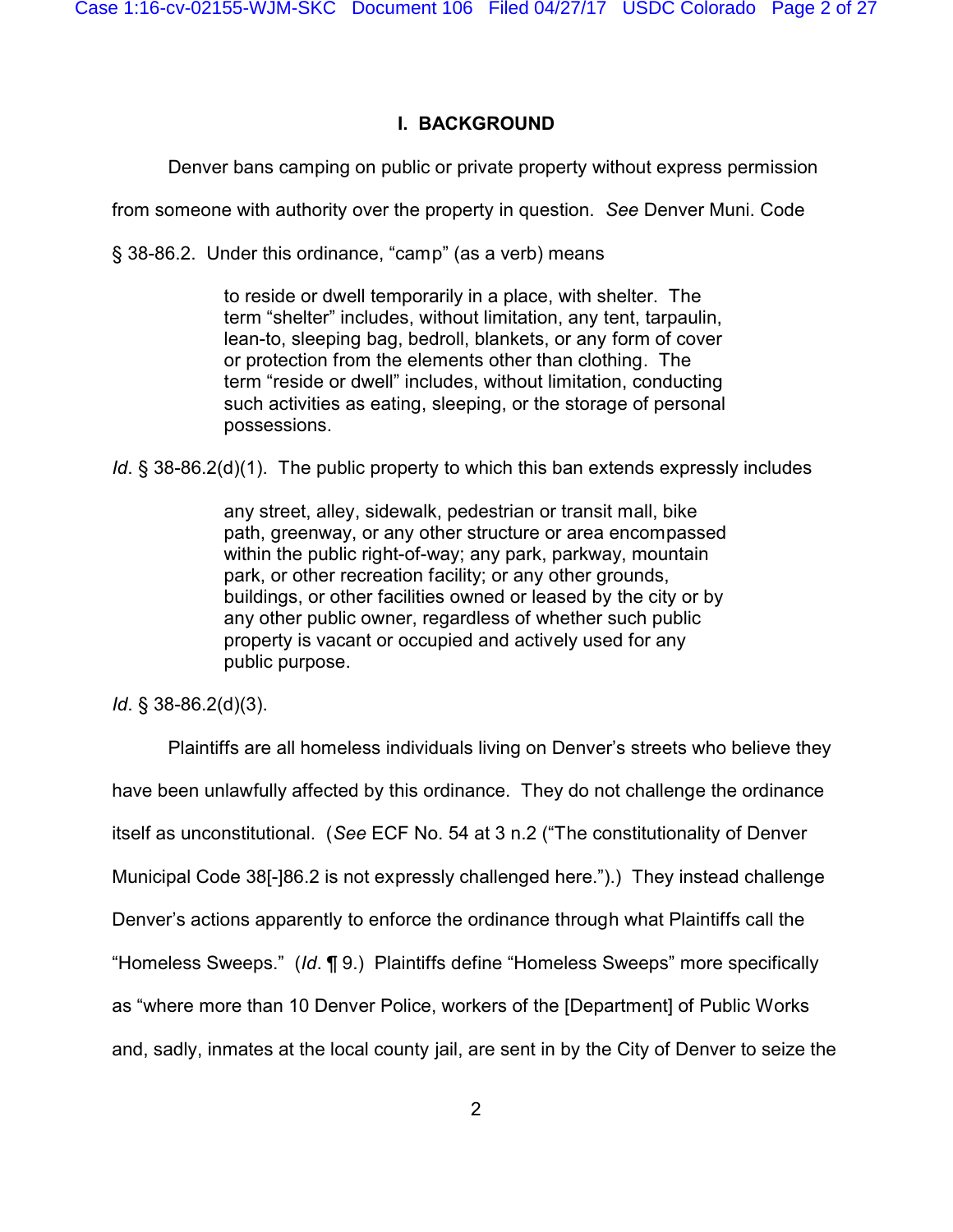possessions of Plaintiffs and Plaintiff Class without regard for their rights." (*Id*. at 19 n.7.) Plaintiffs accordingly focus on what they regard as the seizure and destruction of their personal property during the Homeless Sweeps, allegedly in violation of their Fourth Amendment right against unreasonable searches and seizures; their Fourteenth Amendment right to due process of law; and their Fourteenth Amendment right to equal protection. (*Id*. at 31–34.)

Plaintiffs assert that Homeless Sweeps have taken place on October 24, 2015; December 15, 2015; March 8–9, 2016; July 13, 2016; and August 20, 2016. (*Id*. ¶¶ 53–60.) With the exception of the July 13 and August 20 incidents, Plaintiffs claim they personally witnessed these Sweeps and that persons working for or on behalf of Denver seized and discarded their property during these Sweeps. (*See* ECF Nos. 15-7 ¶ 6 (declaration of Plaintiff Jackson discussing the December 15 Sweep), 15-8 ¶¶ 5–7 (declaration of former plaintiff Jerry Burton discussing the December 15 and March 9 Sweeps), 15-9 ¶¶ 7–10 (declaration of Plaintiff Lyall discussing the October 24, December 15, and March 8–9 Sweeps).)

Plaintiffs' information regarding the July 13 Sweep comes through non-party Terese Howard, who is not homeless, but advocates on behalf of the homeless. (*See* ECF No. 15-11.) Howard reports witnessing the police ticketing homeless individuals on July 13, and then hearing "from friends on the streets" that a particular encampment in the same place was cleared out, apparently later that day. (*Id*. ¶ 7.)

It is not clear whether any Plaintiff, or any person known to Plaintiffs, witnessed the August 20 Sweep.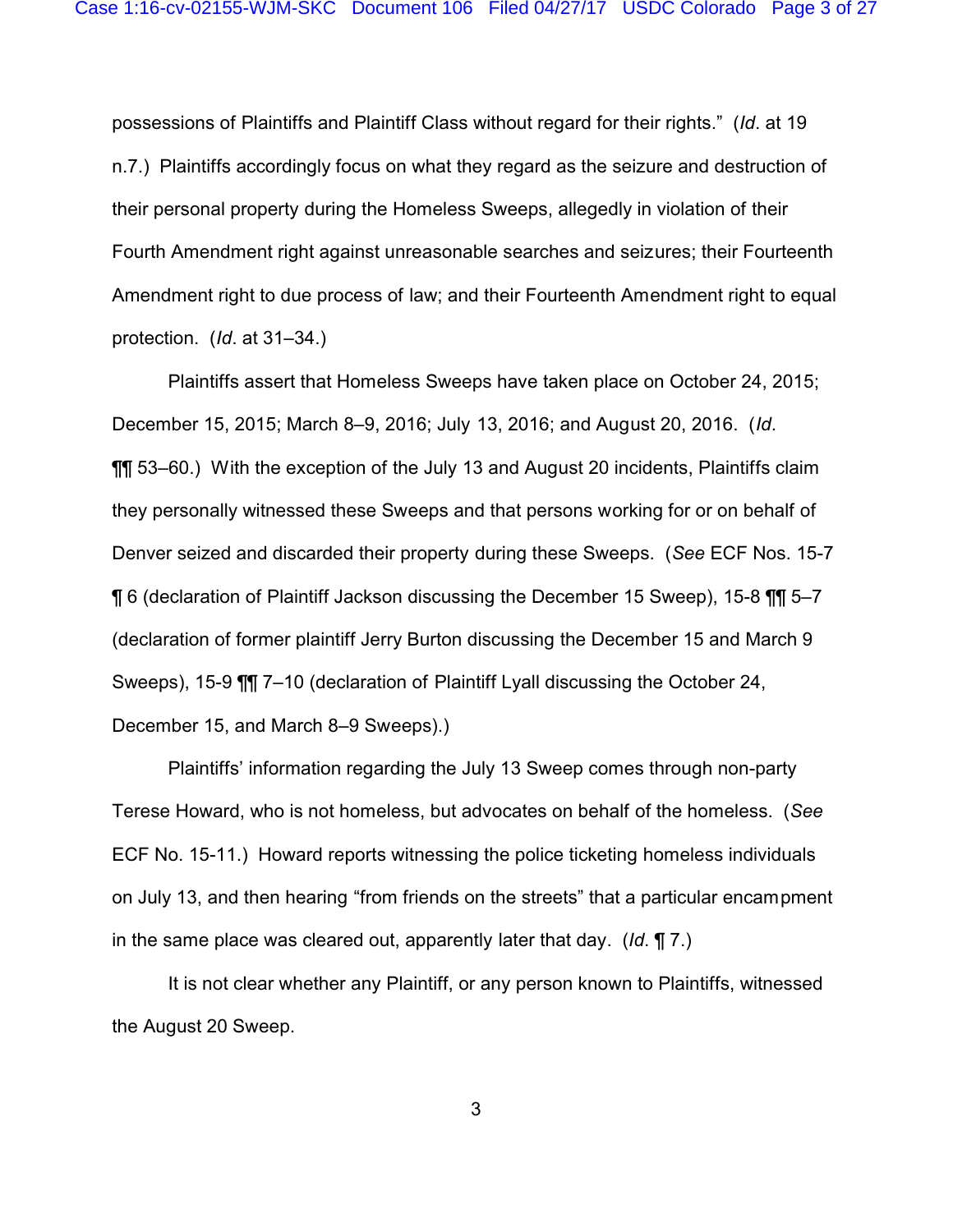According to Plaintiffs, each Sweep follows essentially the same pattern. Usually without warning, various individuals working on Denver's behalf (Denver Police, Department of Public Works employees, and sometimes work-release inmates from the Denver County Jail) arrive and order the homeless individuals to vacate the premises with their belongings. If a homeless individual does not vacate, his or her possessions are allegedly seized and thrown immediately into garbage trucks brought in by the Public Works employees.<sup>1</sup>

Denver disputes most every aspect of Plaintiffs' story. Denver claims that most of the Sweeps were unconnected from any organized enforcement of the camping ban ordinance, and, in any event, that Denver always provides advance notice of its intention to clean up a homeless encampment; that it only immediately disposes of obvious trash; that it preserves and stores all other unclaimed belongings; that it gives homeless individuals information on where and how to retrieve those belongings; and that Plaintiffs' own evidence demonstrates all of this. (*See* ECF No. 58 at 2–8.)

### **II. LEGAL STANDARD**

As the party seeking class certification, Plaintiff must first demonstrate that all four prerequisites of Federal Rule of Civil Procedure 23(a) are clearly met. *Shook v. El Paso Cnty.*, 386 F.3d 963, 971 (10th Cir. 2004); *see also Tabor v. Hilti, Inc.*, 703 F.3d 1206 (10th Cir. 2013). These threshold elements consist of the following: (1) the class is so numerous that joinder of all members is impracticable; (2) there are questions of

 $1$  The parties' filings routinely refer to these trucks as "dump trucks." From the photographs in the record, it is clear that these are typical garbage collection trucks, not the sort of open-topped dump trucks used for hauling dirt or debris. (*See* ECF No. 54 at 21, 26.)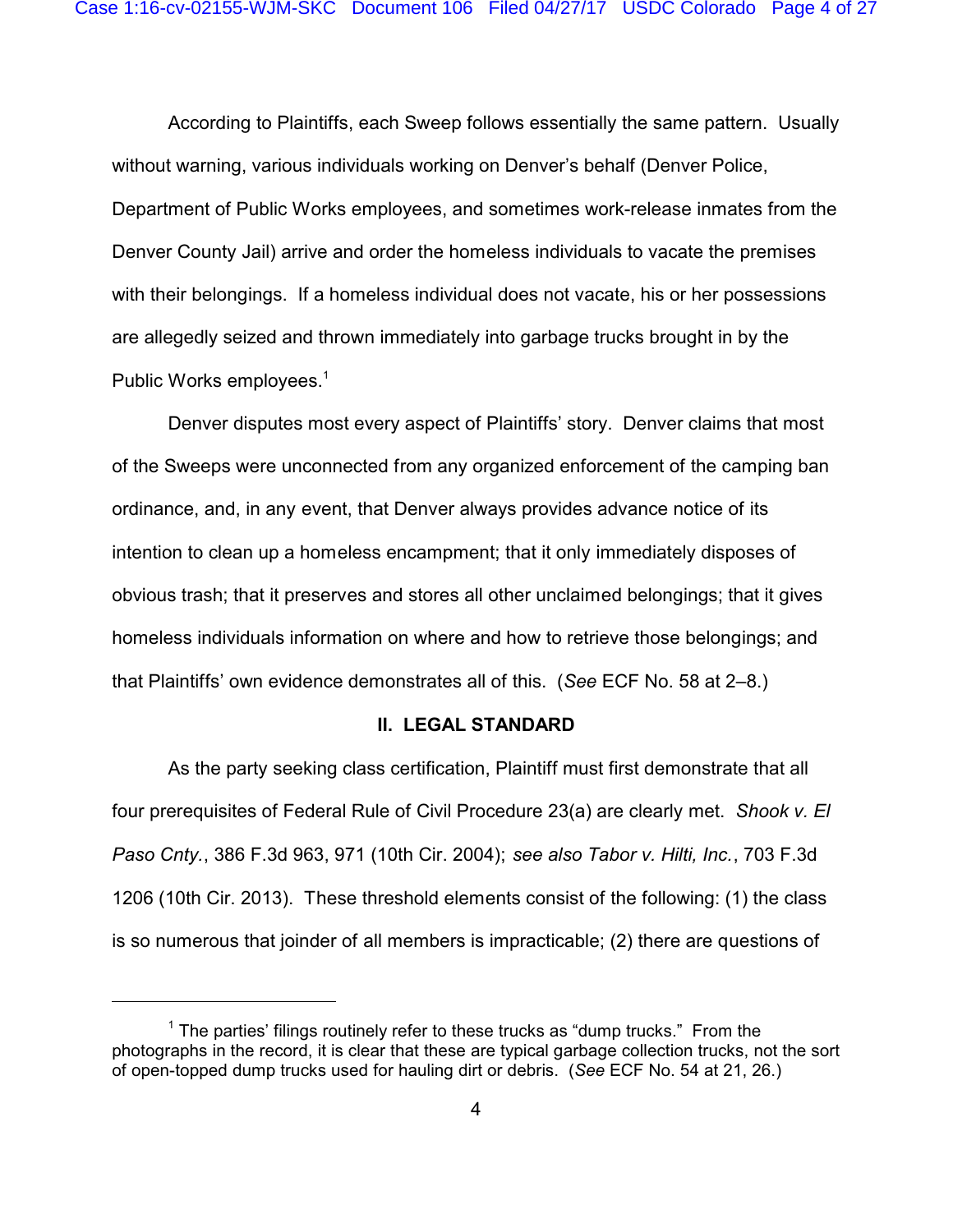law or fact common to the class; (3) the claims or defenses of the representative party are typical of the claims or defenses of the class; and (4) the representative parties will fairly and adequately protect the interests of the class. Fed. R. Civ. P. 23(a).

If Plaintiffs prove they have met these threshold requirements, they must then demonstrate that the action falls within one of the three categories set forth in Rule 23(b). *Shook*, 386 F.3d at 971. Here, Plaintiffs seek certification pursuant to Rules 23(b)(2) and (3).

The party seeking to certify a class bears the strict burden of proving the requirements of Rule 23. *Trevizo v. Adams*, 455 F.3d 1155, 1162 (10th Cir. 2006). In determining the propriety of a class action, the question is not whether a plaintiff has stated a cause of action or will prevail on the merits, but rather whether the requirements of Rule 23 are met. *Anderson v. City of Albuquerque*, 690 F.2d 796, 799 (10th Cir. 1982). When deciding whether the proposed class meets the requirements of Rule 23, the Court accepts the plaintiff's substantive allegations as true, though it need not blindly rely on conclusory allegations and may consider the legal and factual issues which the complaint presents. *Shook*, 386 F.3d at 968; *see also Vallario v. Vandehey*, 554 F.3d 1259, 1265 (10th Cir. 2009). The Court should not pass judgment on the merits of the case, but must conduct a "rigorous analysis" to ensure that the requirements of Rule 23 are met. *D.G. ex rel. Stricklin v. Devaughn*, 594 F.3d 1188, 1194 (10th Cir. 2010).

The decision whether to grant or deny class certification "involves intensely practical considerations and therefore belongs within the discretion of the trial court."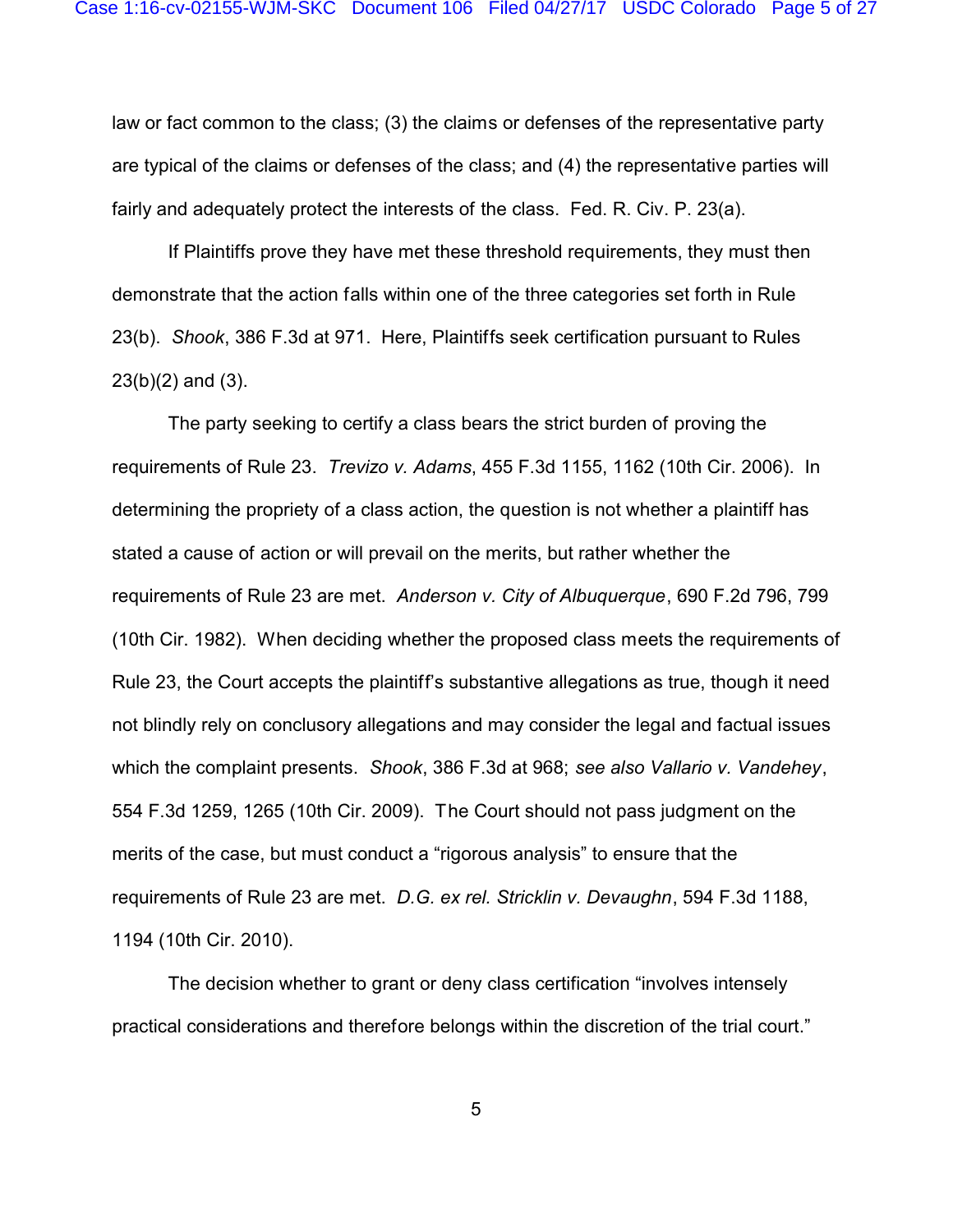*Tabor*, 703 F.3d. at 1227.

### **III. PROPOSED CLASS**

Plaintiffs propose the following class definition: "All persons in the City of Denver who were, are, or will be homeless at any time after [August 26, 2014], whose personal belongings have been or may in the future be taken or destroyed by one or more of the Defendants." (ECF No. 15 at  $15.$ )<sup>2</sup>

#### **IV. ANALYSIS**

### **A. Relation to the Merits of Plaintiffs' Claims**

A major portion of Denver's opposition to Plaintiffs' certification motion could be summarized as follows: "Nothing happened in the way Plaintiffs say it did and here is how we are going to prove it." For example, Denver argues that "Plaintiffs' purported common issues of law and fact—the nature of Denver's policies, practices and conduct, whether these policies, practices and conduct violate the class members' constitutional rights, and whether injunctive relief should be ordered—are wholly dependent upon the presumed existence of this alleged policy." (ECF No. 58 at 14.) But, says Denver (citing much of its own evidence), every one of the alleged Sweeps took place under differing circumstances, at the direction of differing authorities, and for different reasons—so there is no common question that can generate a common answer. (ECF

 $2$  Plaintiffs originally proposed that the class period begin on May 14, 2012, which would be well outside the two-year statute of limitations for a damages claim under 42 U.S.C. § 1983. *See* Colo. Rev. Stat. § 13-80-102(1)(g); *Escobar v. Reid*, 668 F. Supp. 2d 1260, 1286 (D. Colo. 2009). Plaintiffs' Amended Complaint, filed after their certification motion, clarifies that they are only seeking relief on behalf of "all homeless persons in the City of Denver from August 26, 2014 forward" (ECF No. 54 ¶ 46 (emphasis removed)), which is apparently tied to Plaintiffs' original filing date of August 25, 2016.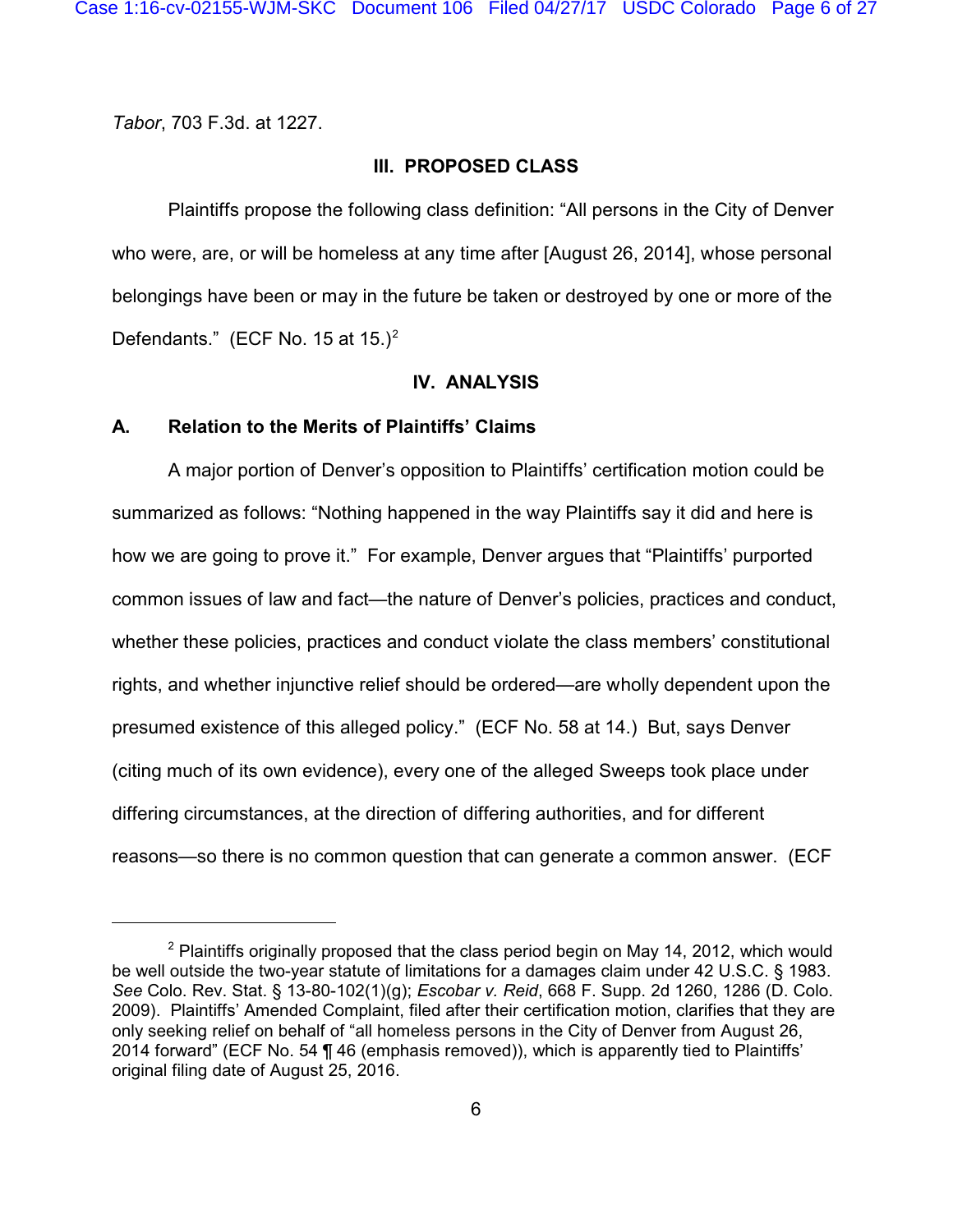No. 58 at 14–17.)

Denver is simply wrong on this point. "The class certification rule requiring a showing that questions common to the class predominate does not require that those questions will be answered, on the merits, in favor of the class." 7AA Charles Alan Wright et al., *Federal Practice & Procedure* § 1785 (3d ed., Apr. 2017 update) ("*Wright & Miller* "). Denver will receive an opportunity to put forward its evidence, at summary judgment and/or at trial. In that context, Denver may succeed in proving that all of the alleged Sweeps were different and that no homeless person's belongings were confiscated and discarded in an unconstitutional manner. But Plaintiffs claim to the contrary, and a number of them have submitted declarations attesting that they personally witnessed the conduct that they allege. The Court cannot resolve that dispute through class certification proceedings, but when it does resolve the dispute, there is more than a fair chance that the resolution will generate a common answer.

"Rule 23 grants courts no license to engage in free-ranging merits inquiries at the certification stage. Merits questions may be considered to the extent—but only to the extent—that they are relevant to determining whether the Rule 23 prerequisites for class certification are satisfied." *Amgen Inc. v. Connecticut Ret. Plans & Trust Funds*, 133 S. Ct. 1184, 1194–95 (2013). None of Denver's challenges on the merits relates to the class certification standard. Accordingly, for the remainder of this order, the Court will mostly ignore any argument from Denver that relies on proving that some event happened differently than Plaintiffs claim, or that Plaintiffs have left out important additional facts.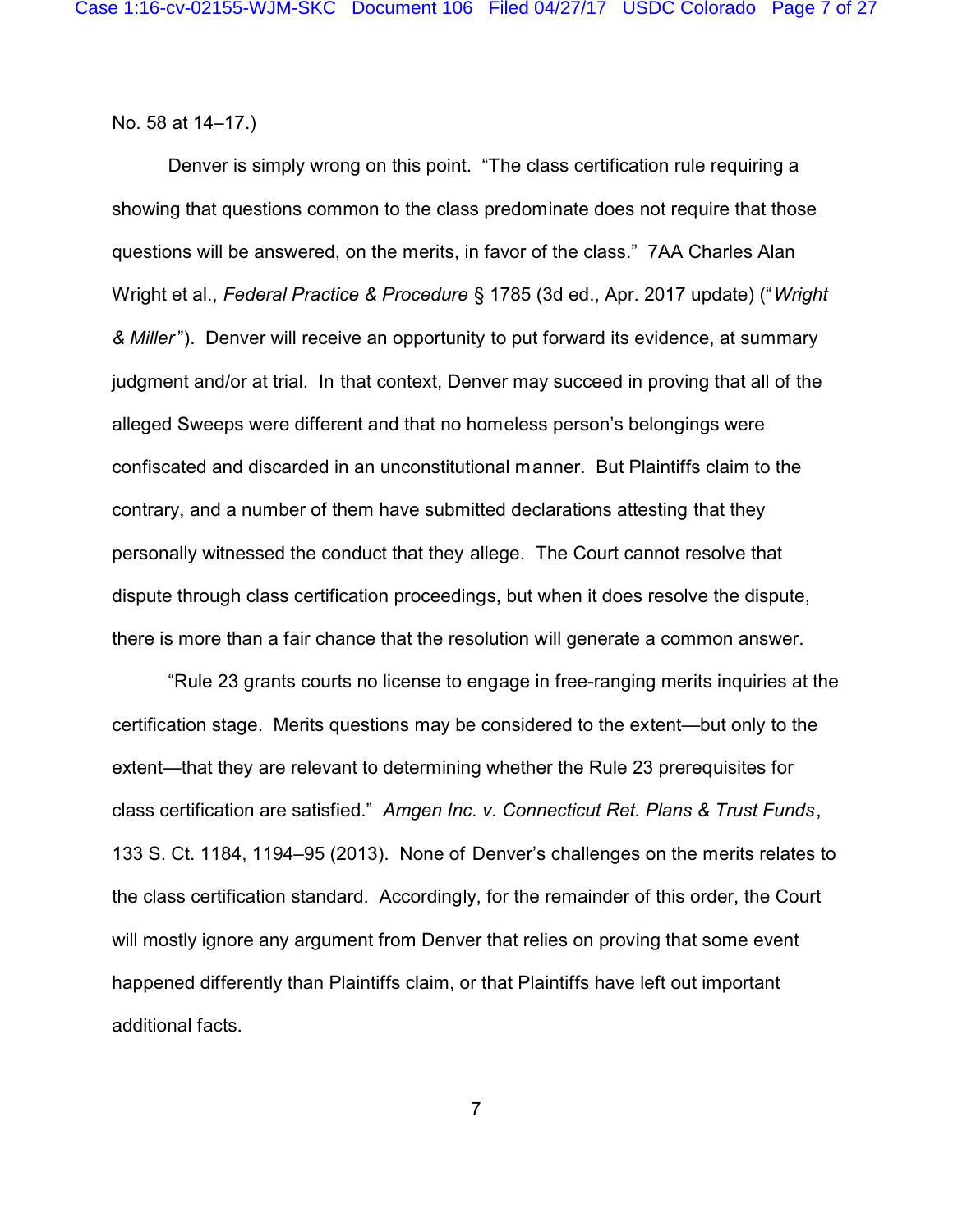### **B. Rule 23(a)**

The Court's first task is to ensure that the Federal Rule of Civil Procedure 23(a) requirements are satisfied as to the proposed class: (1) the class is so numerous that joinder of all members is impracticable ("numerosity"); (2) there are questions of law or fact common to the class ("commonality"); (3) the claims or defenses of the representative parties are typical of the claims or defenses of the class ("typicality"); and (4) the representative parties will fairly and adequately protect the interests of the class ("adequacy"). The Court will address each of these considerations in turn.

#### 1. Numerosity

Plaintiffs claim that the numerosity requirement is satisfied because "there are right now 5,500 homeless persons in the Denver Metro area" and the number whose property has been seized "is over 3,000." (ECF No. 15 at 18–19.) Denver has a number of responses.

First, it claims that "the Denver Metro area" is the wrong geographic constraint, given that the phrase normally refers to Denver itself along with the counties that surround it, yet the camping ban ordinance applies only within Denver. (ECF No. 58 at 12.) But a homeless person who spends tonight in, say, Arapahoe County may be in Denver tomorrow night—that is the nature of homelessness. Thus, the homeless population within the Denver Metro area is a relevant consideration in the numerosity analysis.

Second, Denver claims that Plaintiffs' 3,000 figure contradicts Plaintiffs' expert's calculations that about 600 homeless persons per year have their property seized in the allegedly unconstitutional manner at issue here. (ECF No. 58 at 13 (citing ECF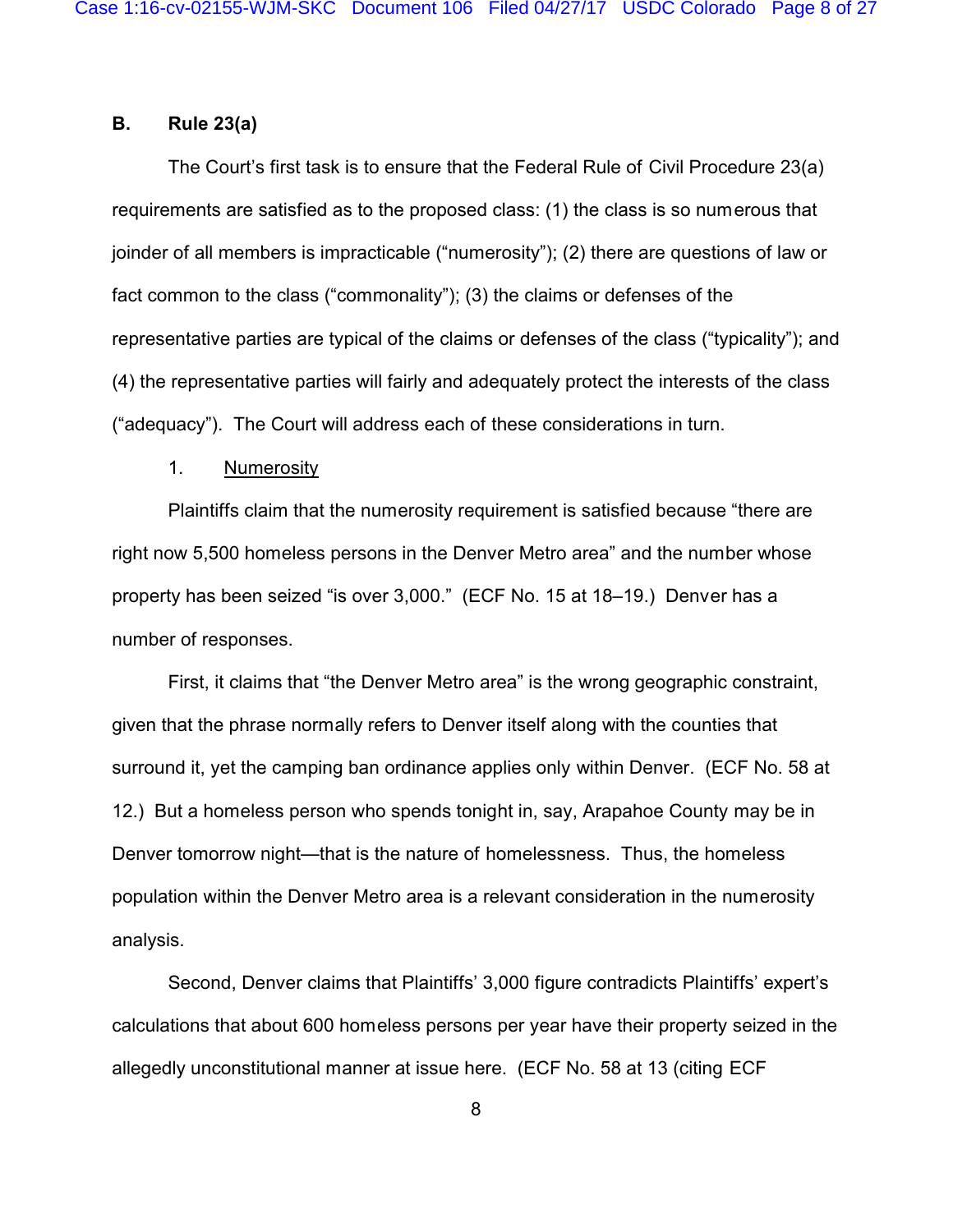No. 15-12 ¶ 15).) But Denver never explains why 600 is too small a group to satisfy the numerosity requirement.

Denver's real objection appears to be that a class of homeless persons is probably something that could never be accurately counted ahead of time, or during the lawsuit itself. (*See id*. at 8 (attacking Plaintiffs' proposed definition because it would create a class "in a constant state of flux"), 12 (quoting inapposite case law for the proposition that Plaintiffs must offer "some evidence of established, ascertainable numbers" (internal quotation marks omitted)).) But Denver also understands that such an argument is meritless, at least to the extent Plaintiffs seek to certify a Rule 23(b)(2) class, as discussed in Part IV.C.2, below. (ECF No. 98 at 1–2 (disavowing any challenge to ascertainability).) Indeed, a Rule 23(b)(2) class is "well suited for cases where the composition of a class is not readily ascertainable; for instance, in a case where the plaintiffs attempt to bring suit on behalf of a shifting prison population." *Shook*, 386 F.3d at 972.

The homeless population in Denver is likewise "shifting," and the Court is satisfied that it exists in sufficient numbers to reasonably infer that a sufficiently numerous subset have been and will be exposed to enforcement of the camping ban in a way that Plaintiffs claim is unconstitutional. For present purposes, the Court finds Plaintiffs' expert's estimate of 600 per year to be sufficiently credible. The Court does not mean to suggest that something less than 600 would be insufficient, and the Court's ruling does not rest on the specific number alleged. The Court finds only that Plaintiffs have met their burden at this stage to establish the Rule 23(a) numerosity requirement. *Cf*. *Pottinger v. City of Miami*, 720 F. Supp. 955, 958 (S.D. Fla. 1989) ("the numerosity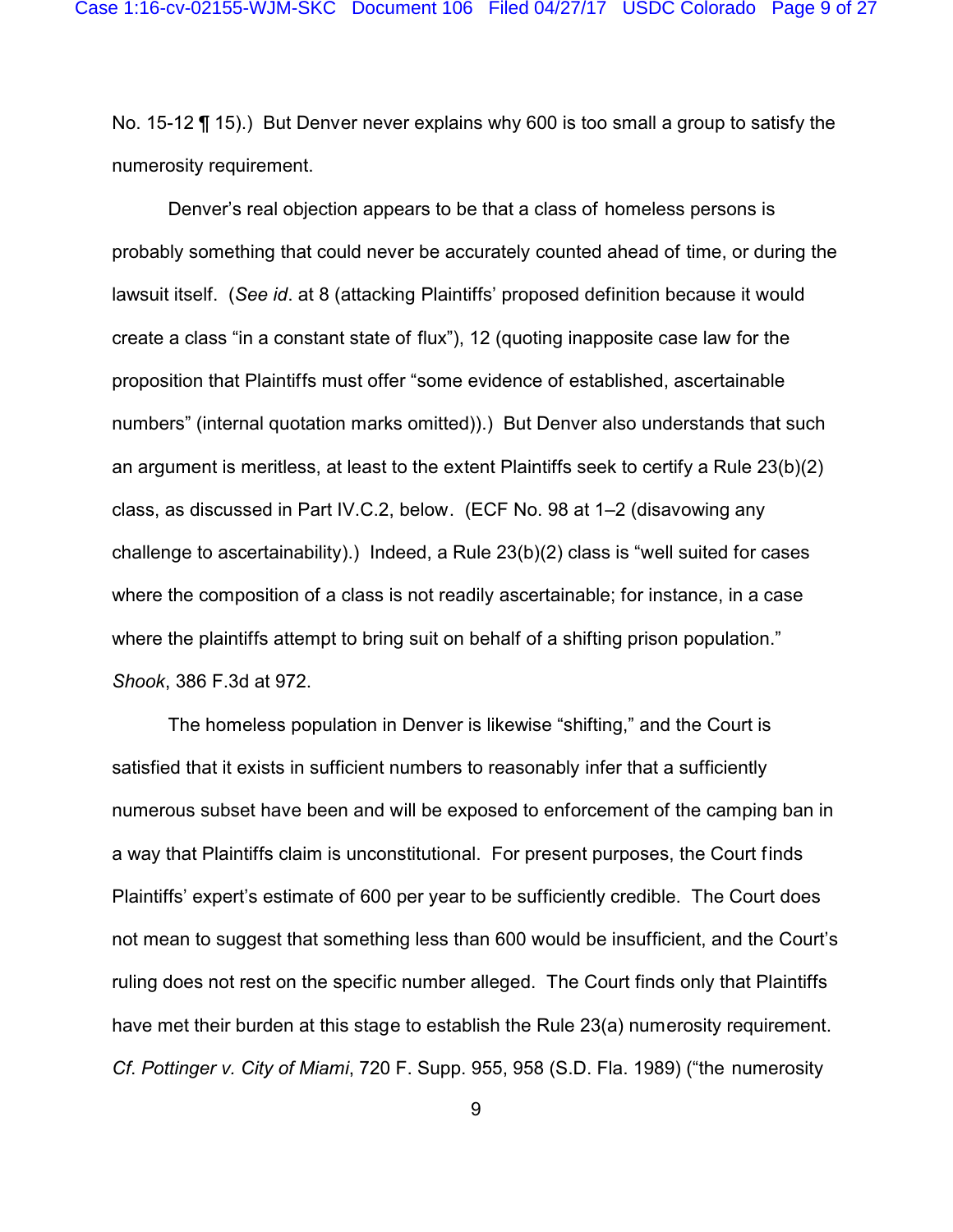requirement has been met based upon a reasonable inference of the studies conducted of the homeless population and the nature of homelessness").

### 2. Commonality

Denver's commonality attack has already been summarized and rejected in Part IV.A, above. Plaintiffs have established that common questions exist classwide, most notably, whether Denver is engaging in the Homeless Sweeps in the manner alleged.<sup>3</sup> *Cf*. *Lehr v. City of Sacramento*, 259 F.R.D. 479, 483 (E.D. Cal. 2009) ("There is no question that the instant case presents common legal issues as to whether the City has taken and destroyed the property of homeless individuals. Thus, commonality exists because the evidentiary and legal arguments necessary to prosecute the instant claims are nearly identical as to all class members.").

Nonetheless, the Court finds that Plaintiffs' proposed class definition, without more, fails to satisfy the commonality requirement. A class of homeless persons "whose personal belongings have been or may in the future be taken or destroyed by one or more of the Defendants" (ECF No. 15 at 15) encompasses persons who may have never been subject to the Homeless Sweeps, thus eliminating commonality.

The Court in its discretion finds that a narrower class definition would satisfy

<sup>3</sup> In *Wal-Mart Stores, Inc. v. Dukes*, 564 U.S. 338 (2011), the Supreme Court analyzed the evidence put forth by the putative class of a common policy of employment discrimination and then announced that the class had "provide[d] no convincing proof of a companywide discriminatory pay and promotion policy"; therefore, "they have not established the existence of any common question." *Id*. at 359. Contrary to Denver's suggestion (*see* ECF No. 58 at 11, 14), the *Wal-Mart* decision does not give this Court authority to examine the merits in the way Denver apparently wishes. In *Wal-Mart*, the Supreme Court concluded that the *types* of evidence offered by the plaintiffs could never prove a common pattern of discrimination. *See* 564 U.S. at 349–60. It did not resolve a plain factual disagreement over whether any specific action took place as the plaintiffs alleged.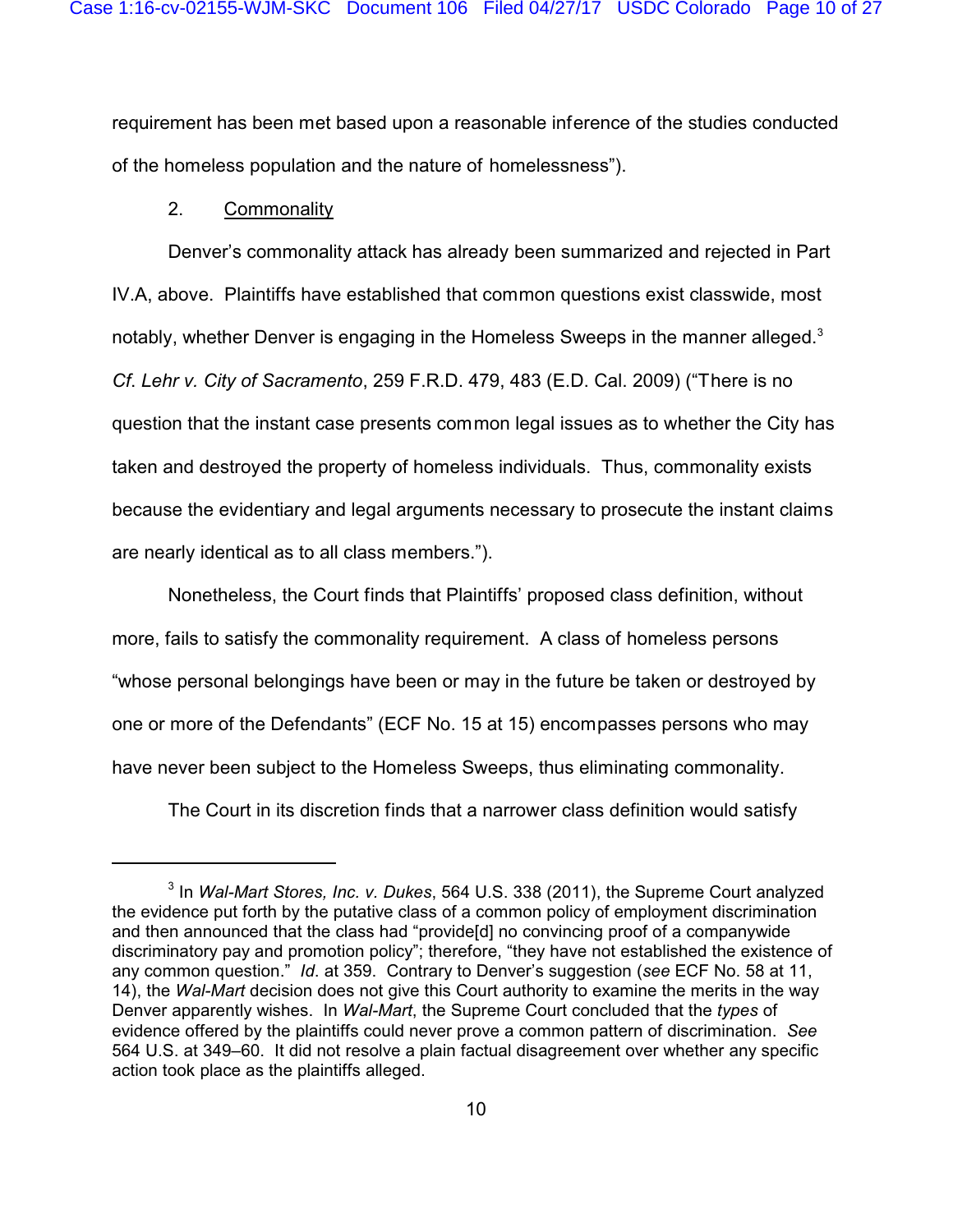commonality, namely, "All persons in the City and County of Denver who were, are, or will be homeless at any time after August 26, 2014, whose personal belongings have been or may in the future be taken or destroyed without due process on account of the City and County of Denver's alleged custom or practice (written or unwritten) of sending ten or more employees or agents to clear away an encampment of multiple homeless persons by immediately seizing and discarding the property found there." As will become clear in the Rule 23(b) analysis, below, this definition will need further refining. For present purposes, however, Plaintiffs satisfy the commonality requirement under this class definition.

### 3. Typicality

Plaintiffs allege that Denver has seized their property unconstitutionally, and that is the practice they challenge on behalf of all other potential class members. Denver's contention that it may have had a lawful basis for seizing an individual Plaintiff's property in a particular instance (*see* ECF No. 58 at 18–19) is a merits question and does not destroy typicality. Plaintiffs have met their burden on this requirement under the Court's revised class definition, above.

#### 4. Adequacy

Historically, the Tenth Circuit has framed the adequacy inquiry as follows: "(1) do the named plaintiffs and their counsel have any conflicts of interest with other class members and (2) will the named plaintiffs and their counsel prosecute the action vigorously on behalf of the class?" *Rutter & Wilbanks Corp. v. Shell Oil Co.*, 314 F.3d 1180, 1187–88 (10th Cir. 2002). A year after this decision, however, the Supreme Court added subdivision (g) to Rule 23, which deals specifically with the adequacy of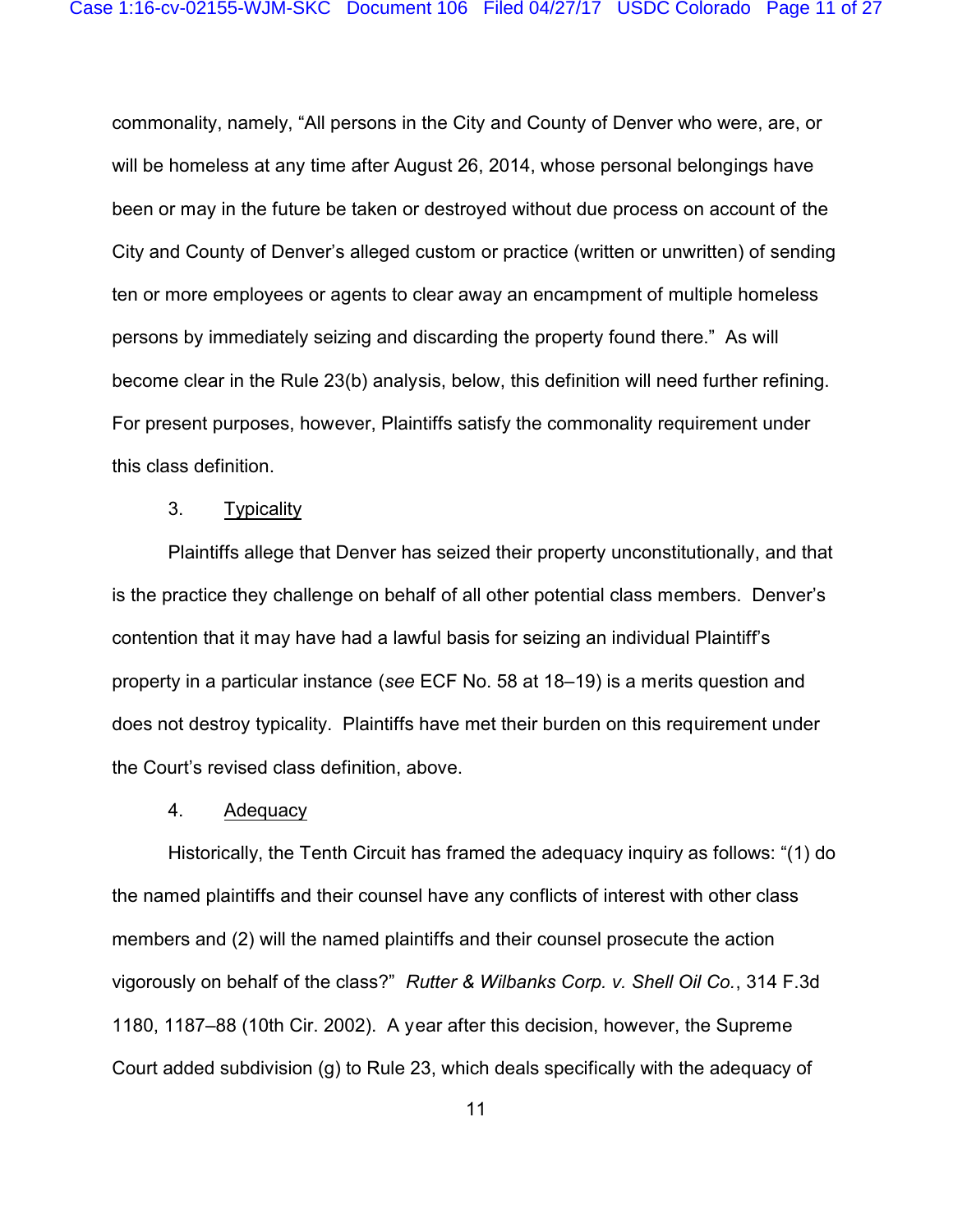counsel. *See* Fed. R. Civ. P. 23, Advisory Committee Notes to 2003 Amendments ("Rule 23(a)(4) will continue to call for scrutiny of the proposed class representative, while this subdivision [Rule 23(g)] will guide the court in assessing proposed class counsel . . . ."). Accordingly, the Court will address Plaintiffs' adequacy in this Part, and will defer questions regarding Plaintiffs' counsel's adequacy to the Rule 23(g) analysis in Part IV.D, below.

Denver's adequacy challenge is essentially the same as its commonality and typicality challenges (*see* ECF No. 58 at 19–20), and these challenges fail for the reasons already stated. Moreover, the named Plaintiffs have so far shown themselves to be adequate, including appearing at hearings before the Magistrate Judge. (*See* ECF Nos. 39, 41, 47, 49, 52.) Plaintiffs have thus satisfied their burden to show adequacy.

### **C. Rule 23(b)**

Plaintiffs must now establish that their proposed class action matches one of the scenarios described in Rule 23(b). Plaintiffs argue that the scenarios described in Rules 23(b)(2) and 23(b)(3) are both present here. As described in more detail below, Rule 23(b)(2) addresses situations in which classwide injunctive relief is the most appropriate remedy, while Rule 23(b)(3) requires a more complicated analysis into whether common questions predominate over individual ones and whether a class action would be superior over individual adjudication. Importantly, Rule 23 "provides no opportunity for . . . [23(b)(2)] class members to opt out, and does not even oblige the District Court to afford them notice of the action," while 23(b)(3) class members "are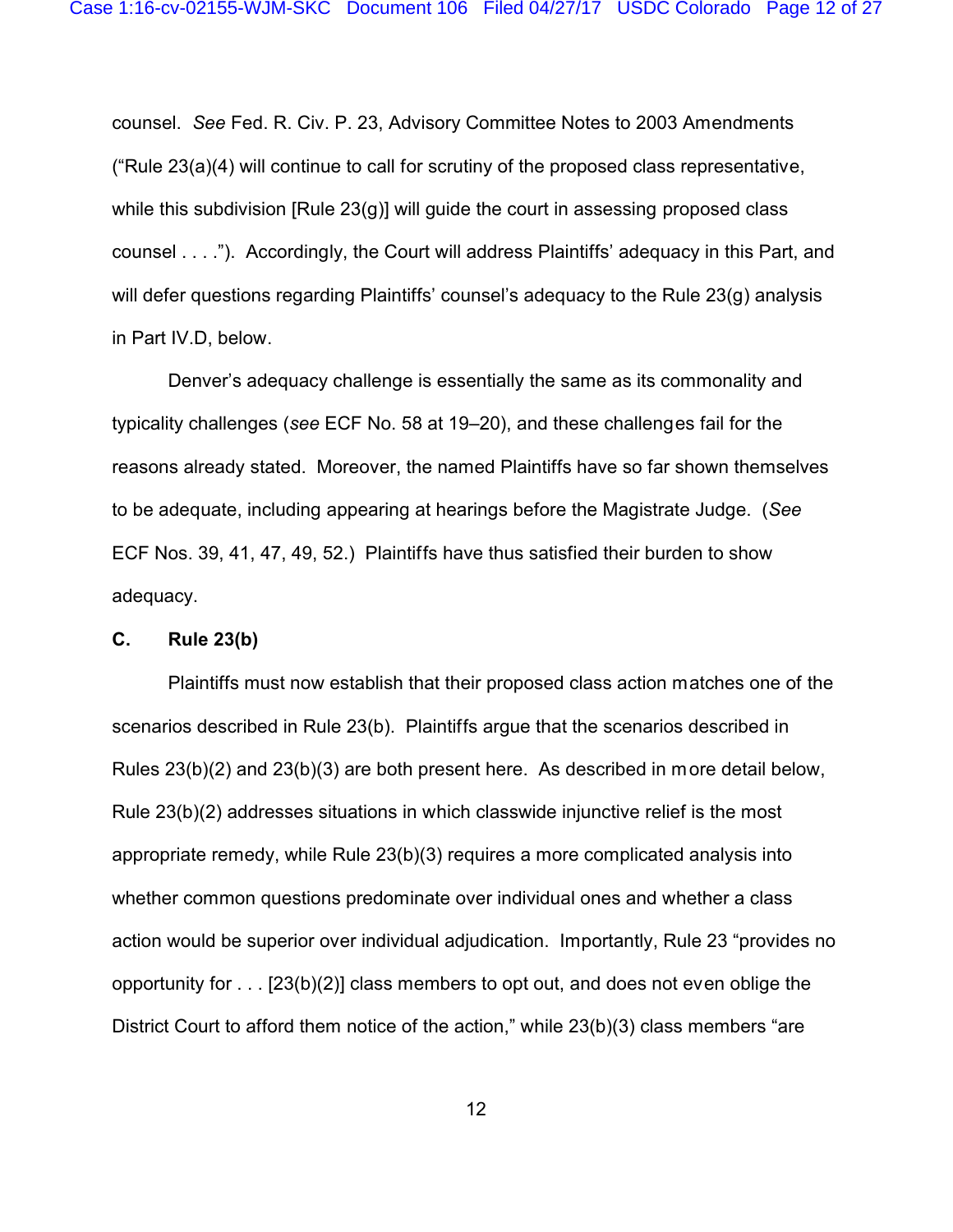entitled to receive 'the best notice that is practicable under the circumstances' and to withdraw from the class at their option." *Wal-Mart*, 564 U.S. at 362 (quoting Rule  $23(c)(2)(B)$ ).

# 1. Effect of Seeking Certification Under Both Rules 23(b)(2) and 23(b)(3), and of Seeking Both an Injunction and Damages

Plaintiffs' request for certification under Rules 23(b)(2) and 23(b)(3) raises

difficulties that substantially overlap with their request both for an injunction against

future unlawful property seizures and for damages based on past unlawful seizure and

destruction. (*See* ECF No. 54 at 35.)

For many years, the prevailing wisdom has been that

if the court determines that both Rule 23(b)(2) and Rule 23(b)(3) apply, then it should treat the suit as having been brought under Rule 23(b)(2) so that all the class members will be bound. To hold otherwise would allow the members to utilize the opt-out provision in Rule 23(c)(2), which in some cases would thwart the objectives of representative suits under Rule 23(b)(2).

7AA *Wright & Miller* § 1784.1, text accompanying nn.7 & 8 (footnotes omitted).

However, Rule 23(b)(2) does not, by its terms, contemplate money damages. Thus,

courts have long wrestled with the proper treatment of money damages when Rule

23(b)(2) was the most appropriate vehicle for the class action.

The Advisory Committee Notes state that Rule 23(b)(2) it is not intended for

"cases in which the appropriate final relief relates exclusively or predominantly to

money damages." Fed. R. Civ. P. 23, Advisory Committee Notes to 1966

Amendments. Based on this, courts have developed a number of methods for deciding

whether money damages "predominate" in a proposed Rule 23(b)(2) class. *See* 7AA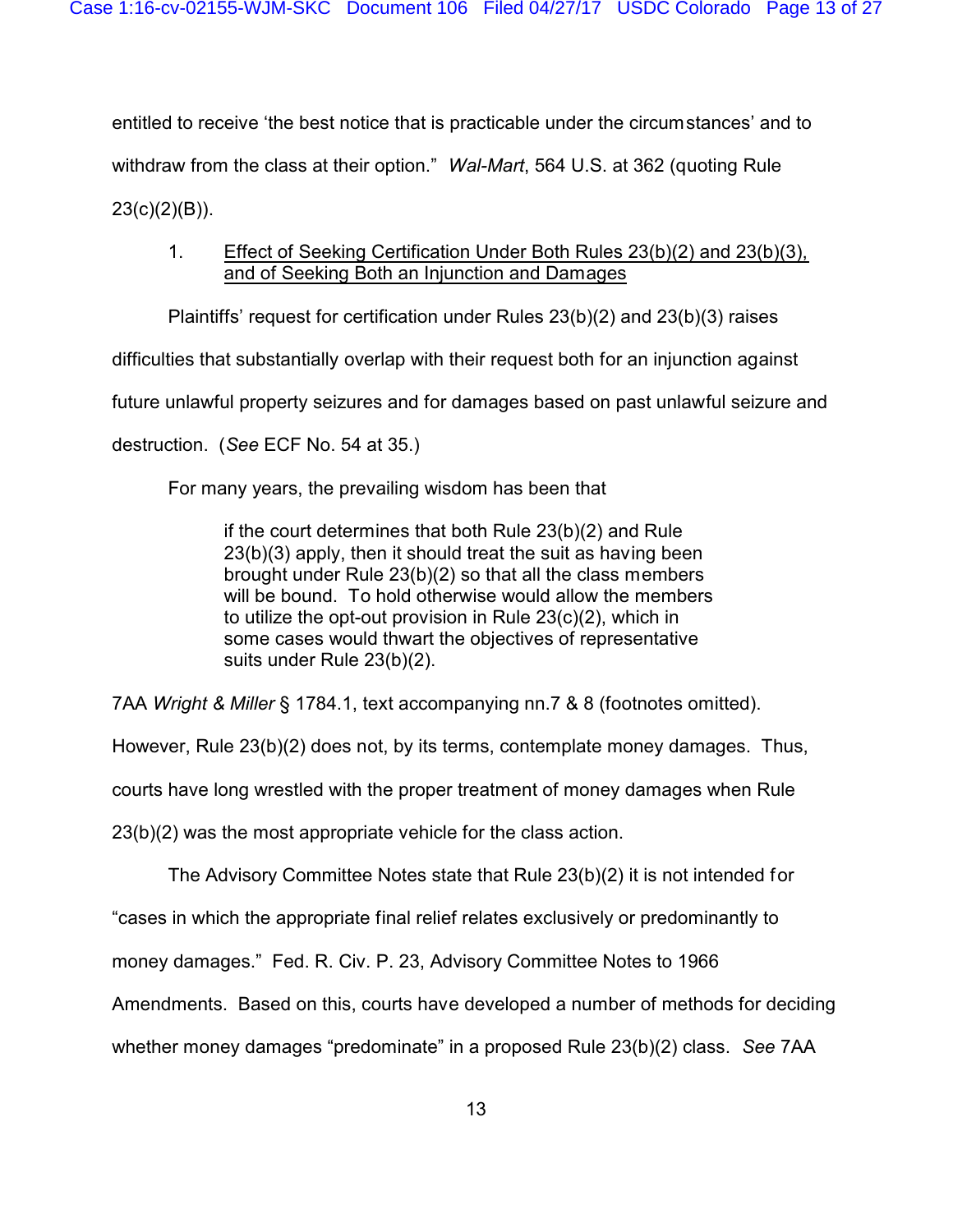*Wright & Miller* § 1784.1, text accompanying nn.15–42. These approaches have involved various considerations, including whether damages automatically flowed from a particular form of liability (such as statutory penalties) and whether reasonable plaintiffs would still sue if the potential to recover damages did not exist. *See id*. 4

The Supreme Court's *Wal-Mart* decision partially resolved the question of the appropriate predominance inquiry, holding that Rule 23(b)(2) "does not authorize class certification when each class member would be entitled to an individualized award of monetary damages." *Wal-Mart*, 564 U.S. at 361. "[I]ndividualized monetary claims [instead] belong in Rule 23(b)(3)." *Id*. at 362.<sup>5</sup>

A proposed class cannot avoid this dichotomy by offering some calculation that extrapolates a supposedly representative individual damages claim to which each class member would be entitled upon a finding of common liability. *Wal-Mart* explicitly rejected such "Trial by Formula," at least where the defendant has made a case that it could have individual defenses to individual class members' claims. 564 U.S. at 367.

Here, Plaintiffs' certification motion entirely ignores the question of whether damages are individualized. For the first time in their reply brief, however, they propose "an inquiry into the average proprietary loss to Plaintiffs" because their alleged losses are "highly uniform—blankets, sleeping bags, papers—[with] some factoring in for the

<sup>4</sup> The Tenth Circuit has apparently never declared the appropriate analysis. *See Monreal v. Potter*, 367 F.3d 1224, 1237 n.12 (10th Cir. 2004) (noting competing views but avoiding the question).

 $<sup>5</sup>$  Even so, the number and type of individual damages issues may counsel against</sup> certification under Rule 23(b)(3). *See Stender v. Archstone-Smith Operating Trust*, 2015 WL 5675304, at \*9–12 & n.5 (D. Colo. Sept. 28, 2015).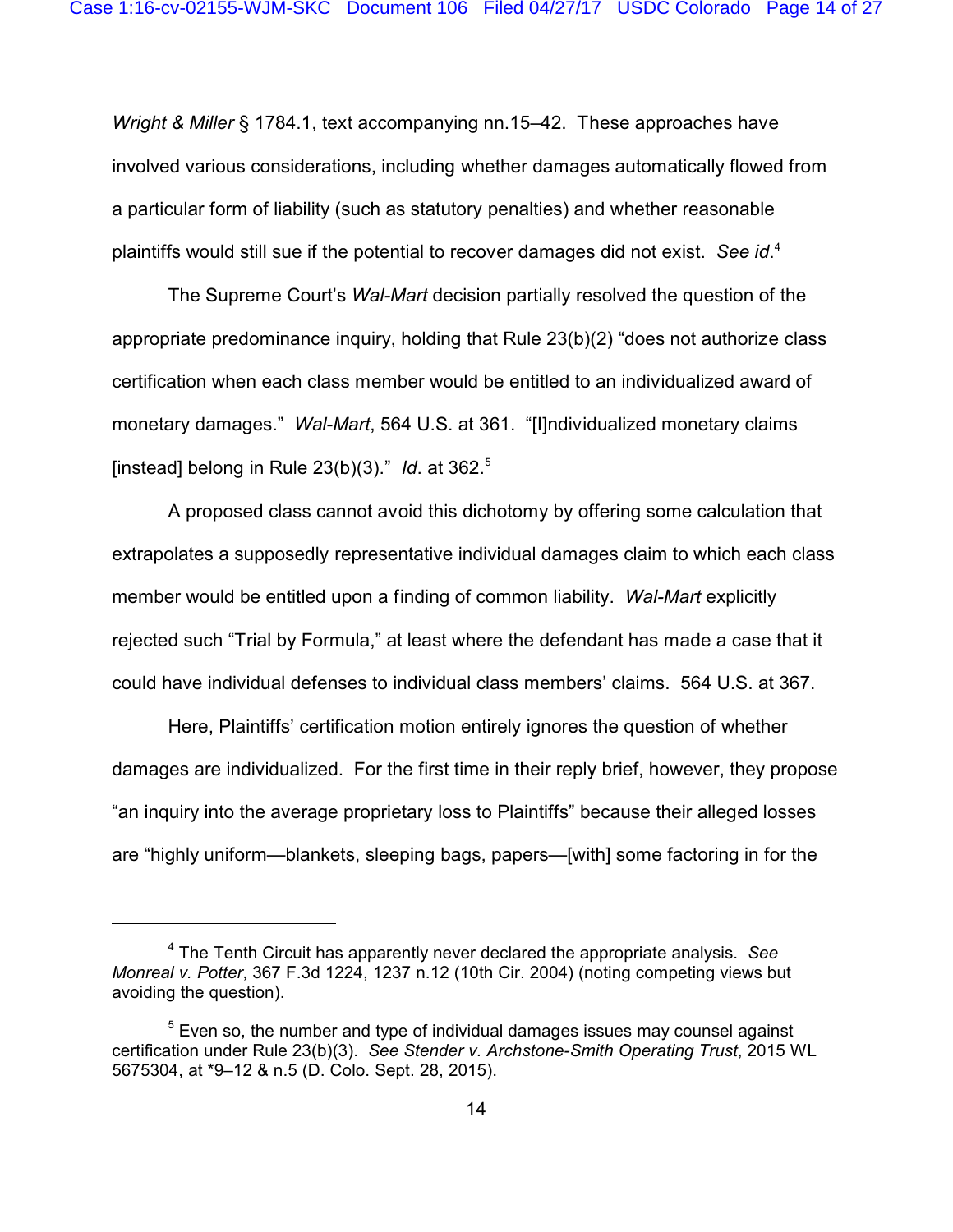seizure and destruction of priceless belongings along with the damages for mental and emotional suffering." (ECF No. 59 at 9.) Even assuming this argument is not forfeited for untimeliness, it appears to be precisely the sort of Trial by Formula disapproved of in *Wal-Mart*. Accordingly, the Court may not consider it when evaluating Rule 23(b)(2) certification.

Nonetheless, this Court may certify a class action "with respect to particular issues." Fed. R. Civ. P. 23(c)(4). Thus, nothing prevents the Court from considering the certifiability of Plaintiffs' request for an injunction under Rule 23(b)(2) and the certifiability of Plaintiffs' request for damages under Rule 23(b)(3). *Cf. Aho v. AmeriCredit Fin. Servs., Inc.*, 277 F.R.D. 609, 619–20 (S.D. Cal. 2011) (certifying the plaintiff's declaratory and injunctive claims under Rule 23(b)(2) and plaintiff's monetary claims separately under Rule 23(b)(3)). The Court elects that approach.

### 2. Rule 23(b)(2)

Rule 23(b)(2) permits class certification where "the party opposing the class has acted or refused to act on grounds that apply generally to the class, so that final injunctive relief or corresponding declaratory relief is appropriate respecting the class as a whole." "[T]hese requirements demand cohesiveness among class members with respect to their injuries." *D.G.*, 594 F.3d at 1199 (internal quotation marks omitted).

> This cohesiveness, in turn, has two elements. First, plaintiffs must illustrate the class is sufficiently cohesive that any classwide injunctive relief satisfies Rule 65(d)'s requirement that every injunction state its terms specifically; and describe in reasonable detail the act or acts restrained or required. Second, cohesiveness also requires that class members' injuries are sufficiently similar that they can be remedied in a single injunction without differentiating between class members. Rule 23(b)(2)'s bottom line,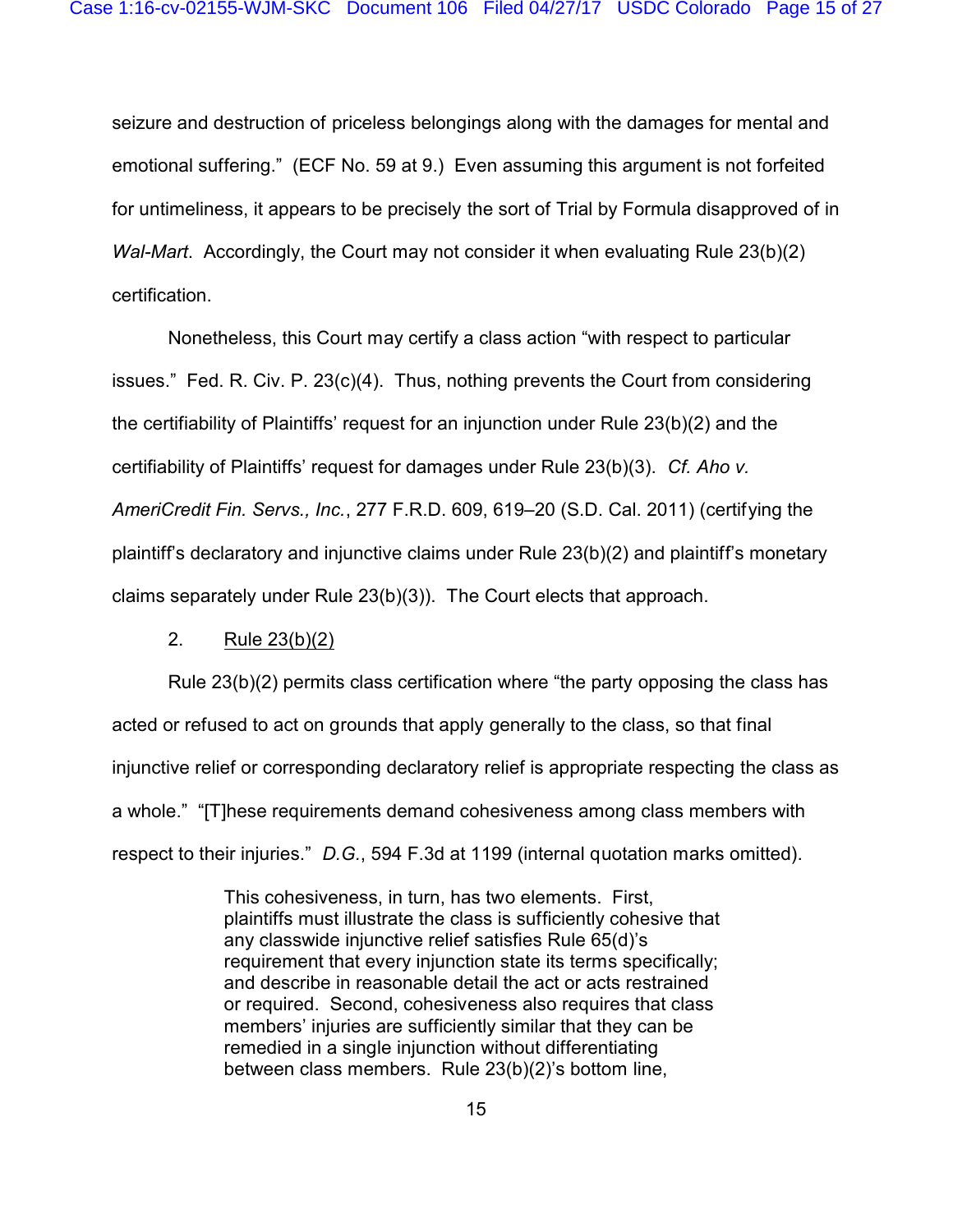therefore, demands at the class certification stage plaintiffs describe in reasonably particular detail the injunctive relief they seek such that the district court can at least conceive of an injunction that would satisfy Rule 65(d)'s requirements, as well as the requirements of Rule 23(b)(2).

*Id.* at 1199–200 (citations and internal quotation marks omitted; alterations incorporated). Under these requirements, "[t]he fact that there is a factual dispute concerning whether the requirement that defendant acted on grounds generally applicable to the class is satisfied will not bar class certification." 7AA *Wright & Miller* § 1775.

As to the first "cohesiveness" element, the Court has no difficulty forecasting the specific terms of an injunction that would remedy Plaintiffs' alleged injury. The injunction could flatly bar the Sweeps. Or it could, for example, require Denver to post notices of a certain type with specific language in certain places for a specific amount of time ahead of any Sweep. The injunction could also establish procedures for handling seized property. Thus, the first element is satisfied.

As to the second element, Plaintiffs claim that they have had property seized without notice and/or without due process during the Sweeps. Thus, an injunction with terms such as those just described could remedy their alleged injury and that of the class as a whole. Plaintiffs have met their burden as to Rule 23(b)(2). However, given that this analysis excludes retrospective relief (*i.e.*, damages), the class certified under Rule 23(b)(2) must be revised as follows: "All persons in the City and County of Denver whose personal belongings may in the future be taken or destroyed without due process on account of the City and County of Denver's alleged custom or practice (written or unwritten) of sending ten or more employees or agents to clear away an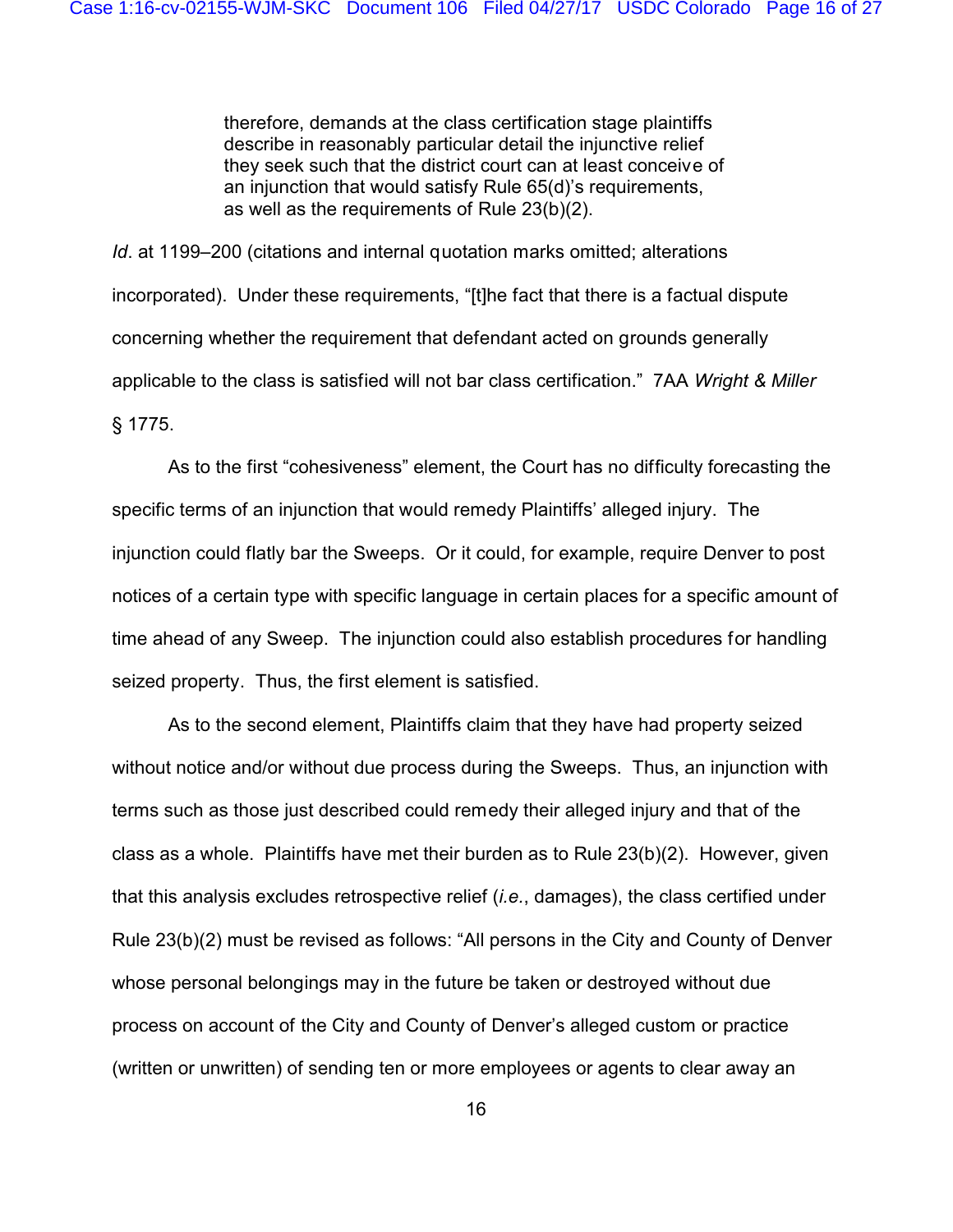encampment of multiple homeless persons by immediately seizing and discarding the property found there."<sup>6</sup>

### 3. Rule 23(b)(3)

Rule 23(b)(3) permits class certification where "questions of law or fact common to class members predominate over any questions affecting only individual members, and . . . a class action is superior to other available methods for fairly and efficiently adjudicating the controversy." As noted above (Part IV.C.1), the Court limits its analysis here to Plaintiffs' damages claim, meaning that any class certified under Rule 23(b)(3) would need to be defined essentially as follows: "All persons in the City and County of Denver whose personal belongings have been taken or destroyed without due process at any time after August 26, 2014 on account of the City and County of Denver's alleged custom or practice (written or written) of sending ten or more employees or agents to clear away an encampment of multiple homeless persons by seizing and discarding the property found there."

Plaintiffs proposed for the first time in their reply brief that damages may be calculated through "an inquiry into the average proprietary loss to Plaintiffs, which are highly uniform—blankets, sleeping bags, papers—[with] some factoring in for the seizure and destruction of priceless belongings along with the damages for mental and emotional suffering—all of which are easily ascertained according to testimony and proof." (ECF No. 59 at 10.) The Court could deem this argument forfeited. *See United*

 $6$  Given the alleged injury and the proposed injunctive remedy, this definition need not turn on whether the affected individual is actually homeless at the time of any alleged Sweep. Therefore, the Court has excluded Plaintiffs' proposed language limiting the class definition to those who are or will be homeless.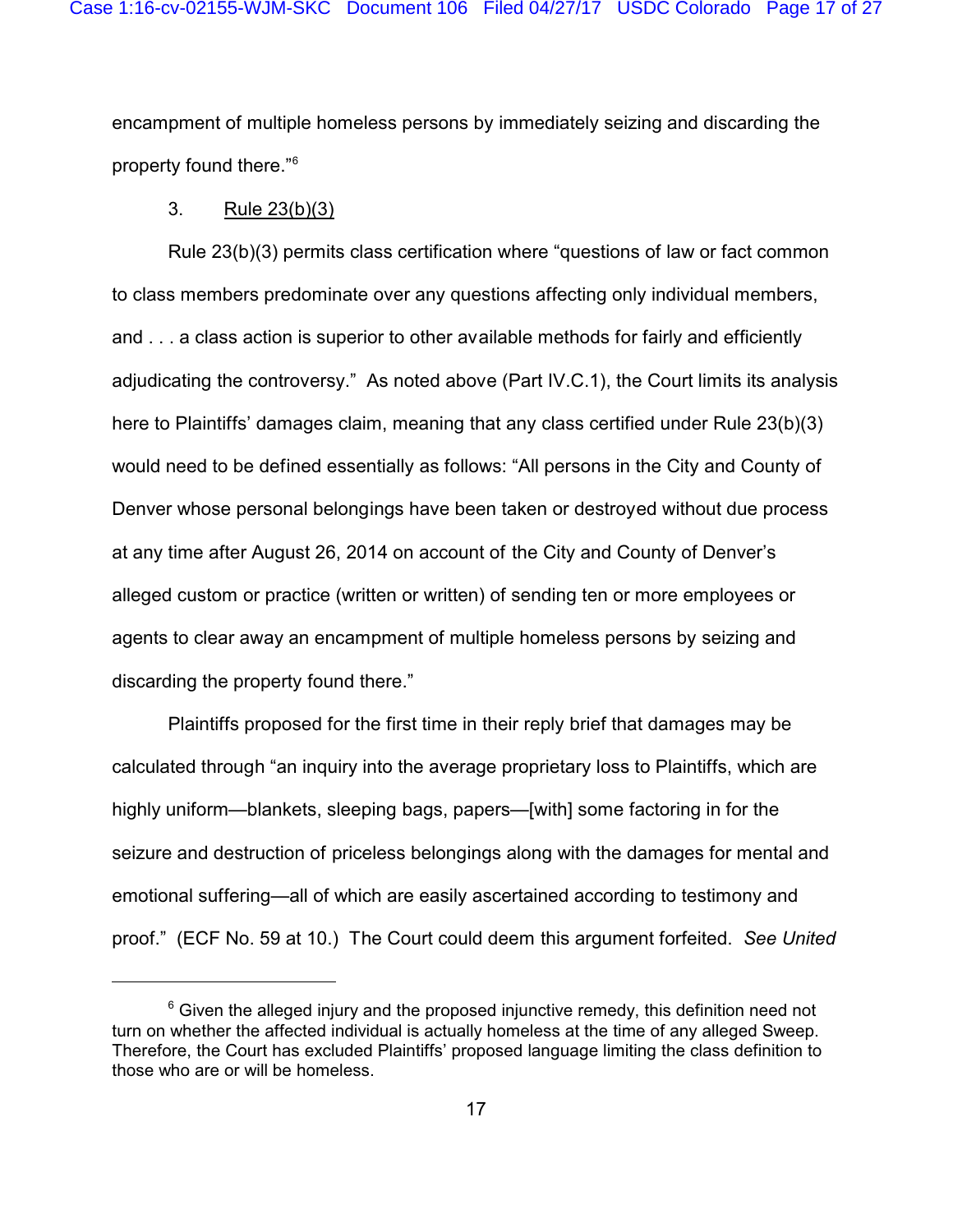*States v. Harrell*, 642 F.3d 907, 918 (10th Cir. 2011) (arguments raised for the first time in a reply brief are usually forfeited). The Court in its discretion reaches the argument anyway and finds that it does not justify Rule 23(b)(3) certification.

Plaintiffs' proposal smacks of the "Trial by Formula" that the Supreme Court rejected in its *Wal-Mart* decision. To be sure, *Wal-Mart* specifically dealt with certification under Rule 23(b)(2). Nonetheless, it grounded its reasoning in the Rules Enabling Act's prohibition against federal procedural rules that "'abridge, enlarge or modify any substantive right.'" *Wal-Mart*, 564 U.S. at 367 (quoting 28 U.S.C. § 2072(b)). Such a prohibition would appear to apply equally well to any attempt under Rule 23(b)(3) to reduce damages to some sort of average per class member—depriving Denver of the opportunity to challenge any particular class member's claim.

Moreover, even if Plaintiffs' proposed damages formula is appropriate, it could still be overwhelmed by an antecedent question, namely, whether any particular class member actually had property seized and destroyed in one of the Homeless Sweeps or in other words, whether a claimant actually falls within the class definition. Consistent with due process, the Court can see no legal basis for depriving Denver of an opportunity to make such a challenge. Accordingly, on this record, individual issues would predominate in any Rule 23(b)(3) damages class, and certification is therefore inappropriate.

The Court is aware, however, that from Plaintiffs' perspective the difficulty Denver might face in challenging a particular class member's claim is due to Denver's own actions. In other words, if Denver in fact seized and destroyed Plaintiffs' belongings, including forms of identification (as Plaintiffs allege), Denver should not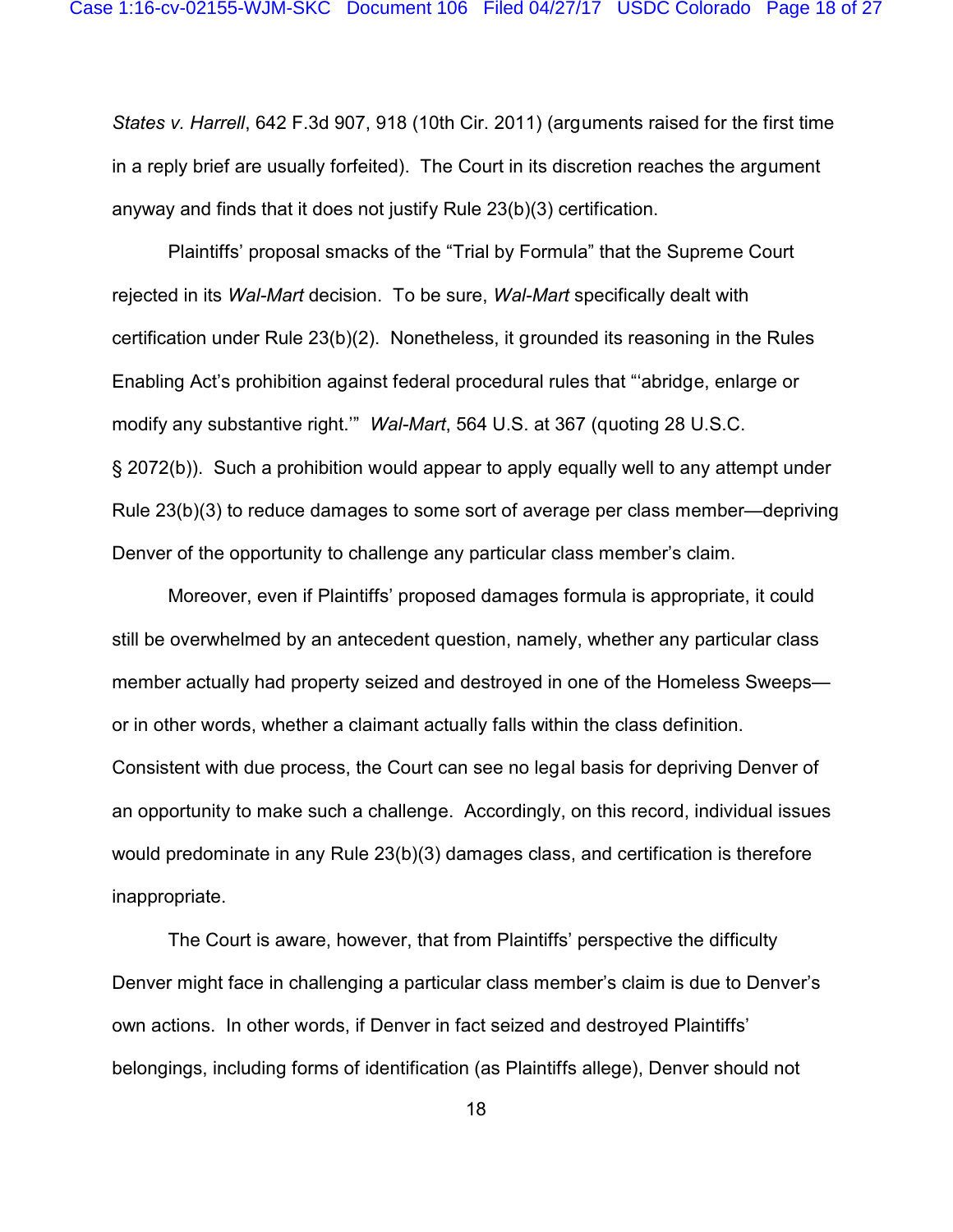then be able to claim that no Plaintiff can adequately prove his or her membership in the class for purposes of seeking damages. If at summary judgment or trial it becomes clear that Denver behaved as Plaintiffs allege, the Court may reconsider the potential of a Rule 23(b)(3) damages class. Thus, the Court's denial of certification in this respect is without prejudice.

### **D. Rule 23(g)**

Finally, the Court must evaluate the adequacy of class counsel. In this analysis,

the Court "must consider":

(i) the work counsel has done in identifying or investigating potential claims in the action;

(ii) counsel's experience in handling class actions, other complex litigation, and the types of claims asserted in the action;

(iii) counsel's knowledge of the applicable law; and

(iv) the resources that counsel will commit to representing the class[.]

Fed. R. Civ. P. 23(g)(1)(A). Furthermore, this Court "may consider any other matter pertinent to counsel's ability to fairly and adequately represent the interests of the class." *Id.* 23(g)(1)(B).

As to items (i) and (iv) from the "must consider" list, the Court is satisfied that Plaintiffs' counsel, Mr. Jason Flores-Williams, has spent and will continue to spend significant time developing this case. The task of organizing a potential class of homeless persons is naturally challenging, but Mr. Flores-Williams has obviously put in much effort and achieved much success, as partially evidenced by the declarations he has obtained and the number of homeless persons who have attended court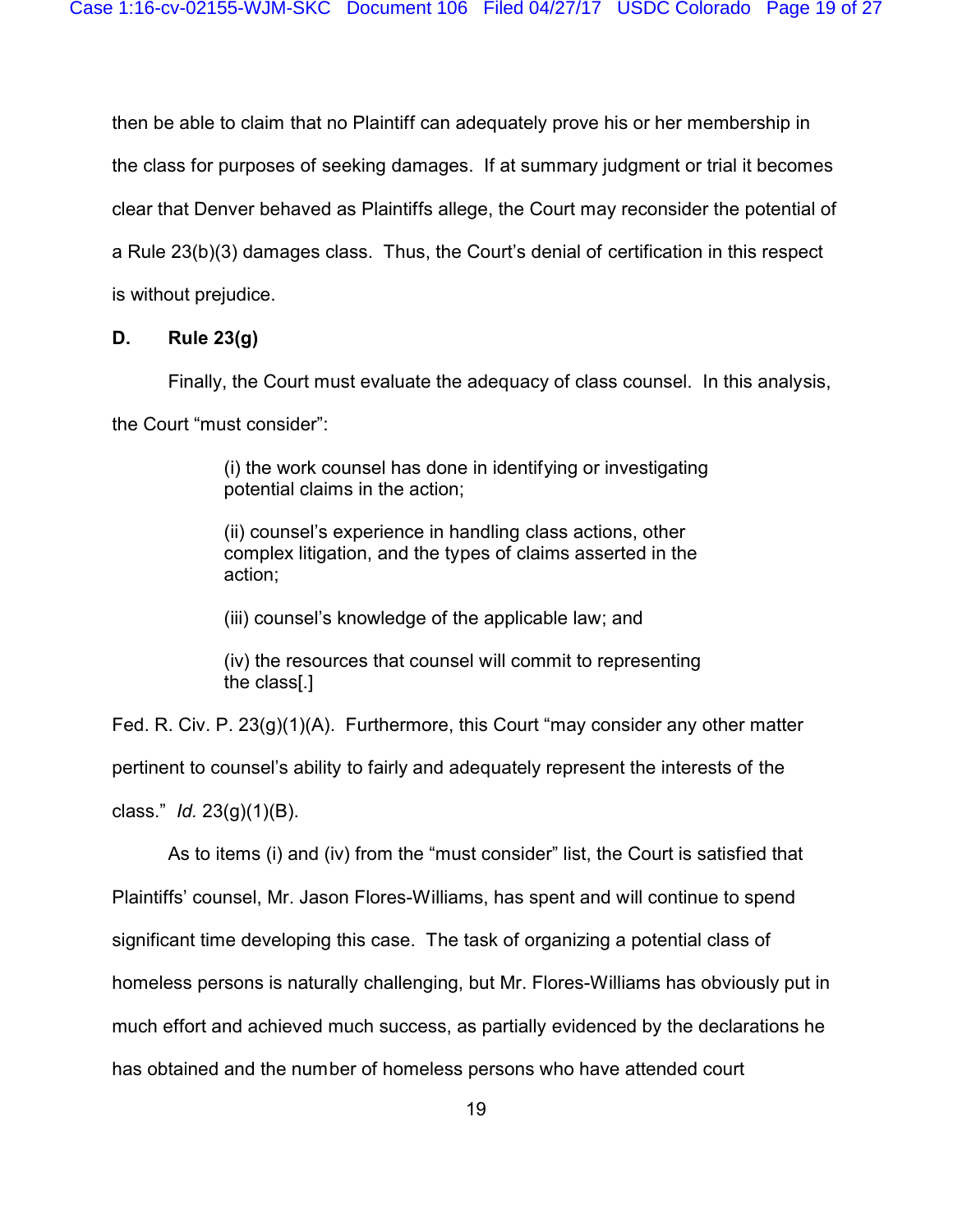proceedings in this case. The Court is somewhat concerned about Mr. Flores-

Williams's financial ability to pursue this case, for reasons explained below, but the

Court has no clear evidence of inability at this point.

As for item (ii), regarding Mr. Flores-Williams's experience in class and complex

litigation, he represents that he is

well-qualified having engaged successfully in some of the most challengingly complex litigation in the federal legal system ranging from postconviction death penalty work (AEDPA, Federal Habeas Corpus), capital appeals in Post-Katrina New Orleans to numerous 42 USC Sec. 1983 actions addressing mass solitary confinement and the *ultra vires* behavior of state agencies, international whistleblower defense in which electronic discovery, wikis, metadata, ESI were at issue, lead counsel in a RICO trial with seven defendants and voluminous discovery, asset forfeiture defense, parallel civil-criminal proceedings, air piracy, first degree murder, international extradition, federal Writs of Mandamus navigating constitutional deprivations through the context of U.S. treaties, class action and complex trial work.

(ECF No. 15 at 23–24.) Mr. Flores-Williams does not attach a resume or any

documentation to back up this description, but the Court will accept his statements in

the briefing as an officer of the Court.

As for item (iii), and as for the catch-all of "any other [pertinent] matter," the Court

has serious concerns. To begin, Mr. Flores-Williams has frequently displayed

ignorance of or dismissiveness towards rules and procedures, as illustrated by the

following:

• He filed the certification motion at issue before any attorney for Denver had made an appearance, and used that fact to justify his noncompliance with the obligation to confer under D.C.COLO.LCivR 7.1(a). (*See* ECF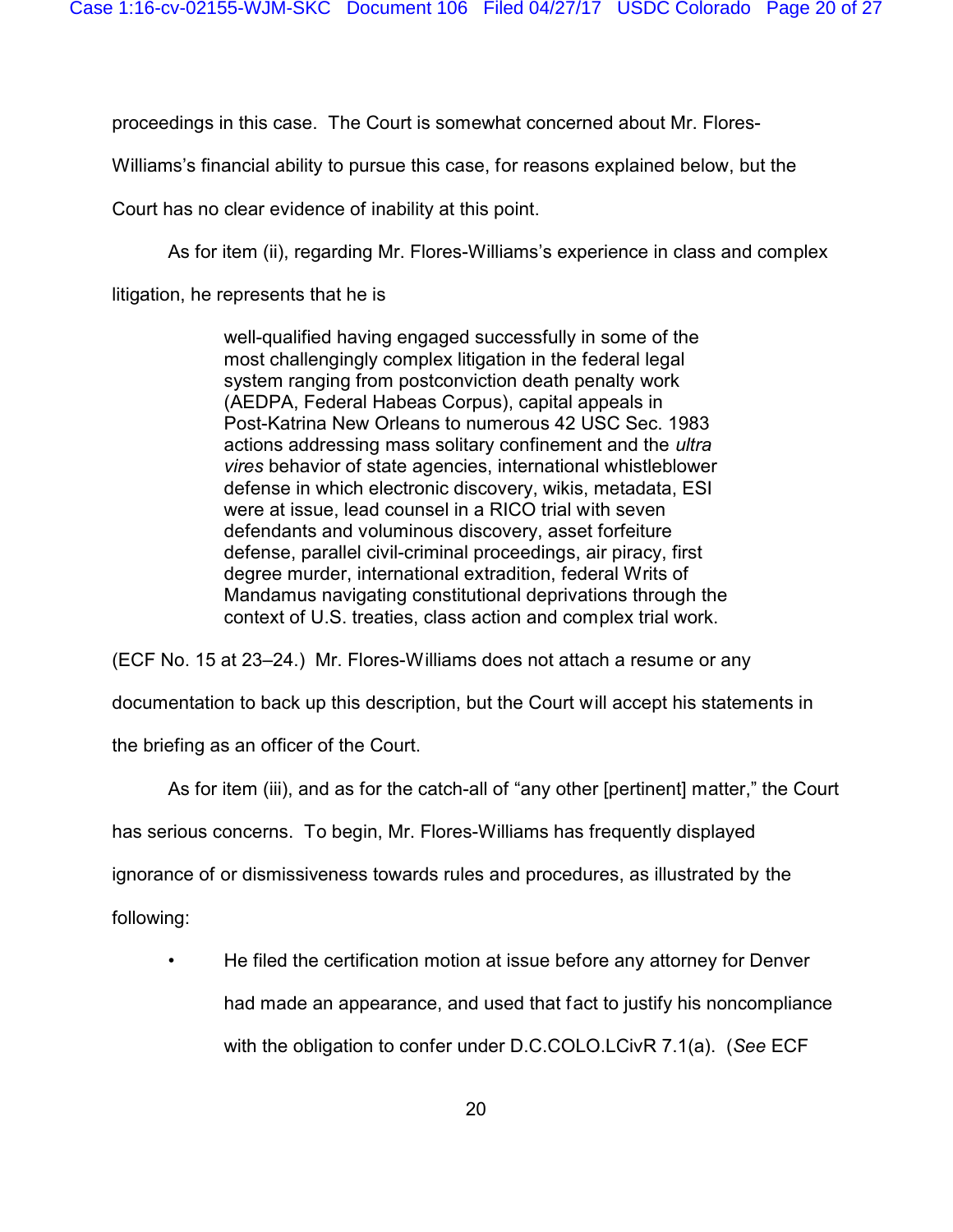No. 15-15.)

- He again treated the duty to confer lightly with a discovery-related motion, sending a conferral e-mail to Denver's counsel on a Saturday and then filing the motion on the afternoon of the same day, claiming, "No response." (ECF No. 31 ¶ 7.)
- In the same motion, he simply announced his own interpretation of the duty to confer, with no basis in law. (*Id*.)
- Having elected to file the class certification motion so early in the case, Mr. Flores-Williams then began filing additional or "supplemental" exhibits in support of that motion, but without leave of Court. (*See* ECF Nos. 16, 28, 30.)

Although each of these, in isolation, might be considered a minor infraction, they collectively suggest that Mr. Flores-Williams sees no value in attempting to cultivate a useful working relationship with opposing counsel.

This unwillingness to work cooperatively is further illustrated by Mr. Flores-Williams's response to Denver's motion to dismiss individuals sued in their official capacities. Denver's motion cited long-standing authority for the notion that individuals sued in their official capacities are redundant if the governmental entity for whom they work is also a defendant (as Denver is here). (*See* ECF No. 61 at 3.) Denver's position was essentially irrefutable, but instead of acknowledging as much and choosing not to oppose the motion, Mr. Flores-Williams argued—entirely without relevant authority that dismissing the individuals sued in their official capacity would mean that any victory on his clients' behalf would look less impressive (because of fewer Defendants) and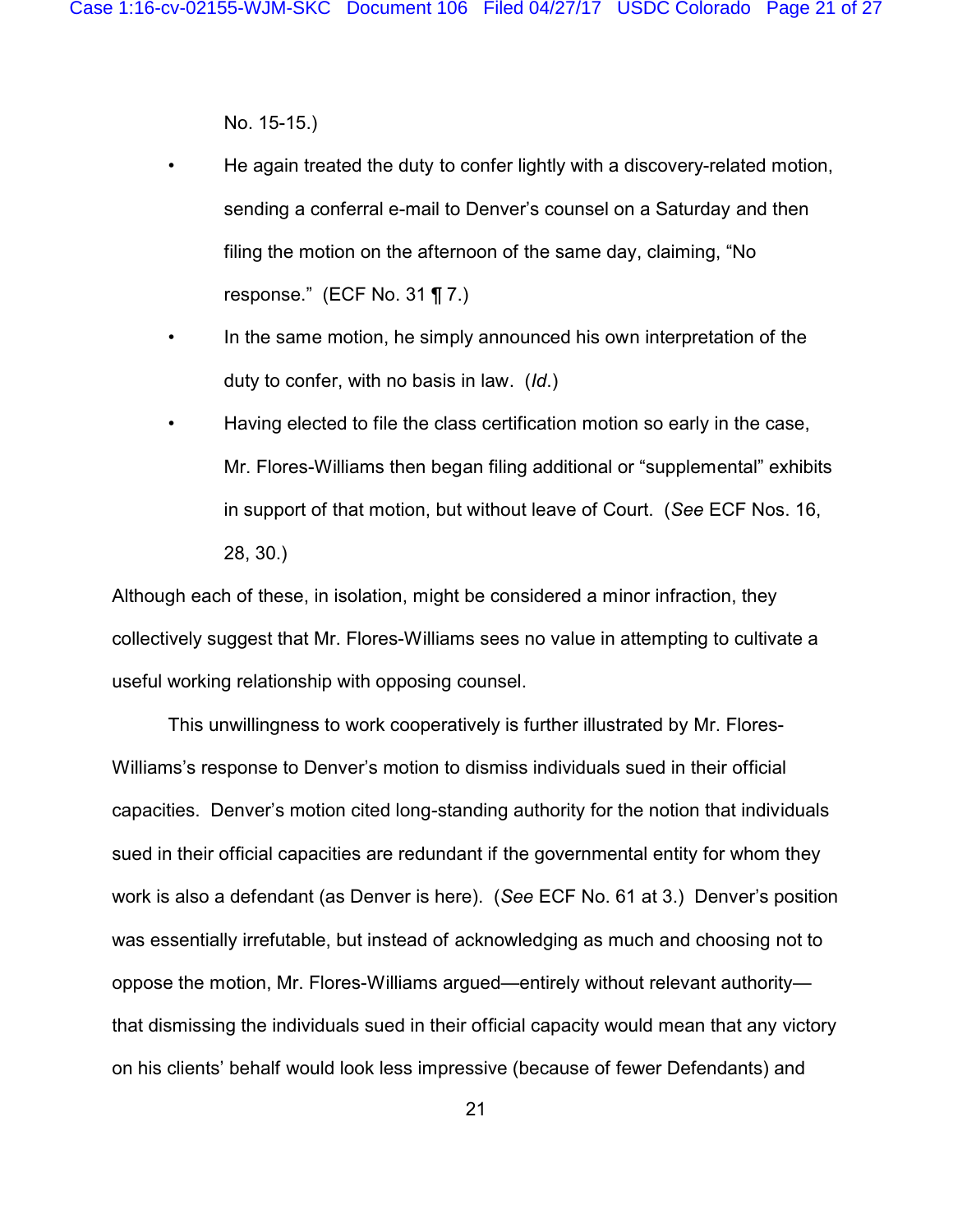perhaps would reduce his attorneys' fee award under 42 U.S.C. § 1988. (*See* ECF No. 63 ¶¶ 1–4.)

Mr. Flores-Williams's approach to that motion mirrors a problem evident in his class certification motion and causes the Court to question his ability to find and present relevant legal authorities. The certification motion, thankfully, is not entirely devoid of relevant authority, but Mr. Flores-Williams does not help his cause when the very first case cited in his Argument section is *Dukes v. Wal-Mart, Inc.*, 474 F.3d 1214 (9th Cir. 2007), which would not be good law even if the Supreme Court had never granted certiorari on the Ninth Circuit's eventual *en banc* decision.<sup>7</sup> (*See* ECF No. 15 at 15; *see also id*. at 20, 28.) Even assuming that Mr. Flores-Williams performs his research through a resource (*e.g.*, Google Scholar) that is not integrated with an automatic citechecking service, $8$  it is difficult to conceive how anyone experienced in class action litigation—as Mr. Flores-Williams claims to be (*see id*. at 24)—could see "Dukes" and "Wal-Mart" in a pre-2011 caption and assume without further investigation that any portion of the case remains good law.

<sup>7</sup> The 2007 *Wal-Mart* decision that Mr. Flores-Williams cites was withdrawn and superseded by an amended panel opinion. *See* 509 F.3d 1168 (9th Cir. 2007). That amended panel opinion was later declared non-citable when the Ninth Circuit elected to hear the case en banc. *See* 556 F.3d 919 (9th Cir. 2009). The eventual *en banc* opinion more-or-less agreed with the amended panel opinion, *see* 603 F.3d 571 (9th Cir. 2010), but the *en banc* opinion, of course, was reversed by the Supreme Court in the decision discussed above.

 $^8$  This is the primary reason why the Court questions Mr. Flores-Williams's financial resources. If he had been using a service such as Westlaw or LexisNexis, it would have been nearly impossible for him to miss the red flag or stop sign icons. These services are expensive, however, prompting the Court to wonder whether Mr. Flores-Williams has avoided paying that money and has instead relied on free online resources. The Court cannot fault such thrift, if that is indeed the motive, but it does raise questions generally about his ability to sustain a class-action lawsuit.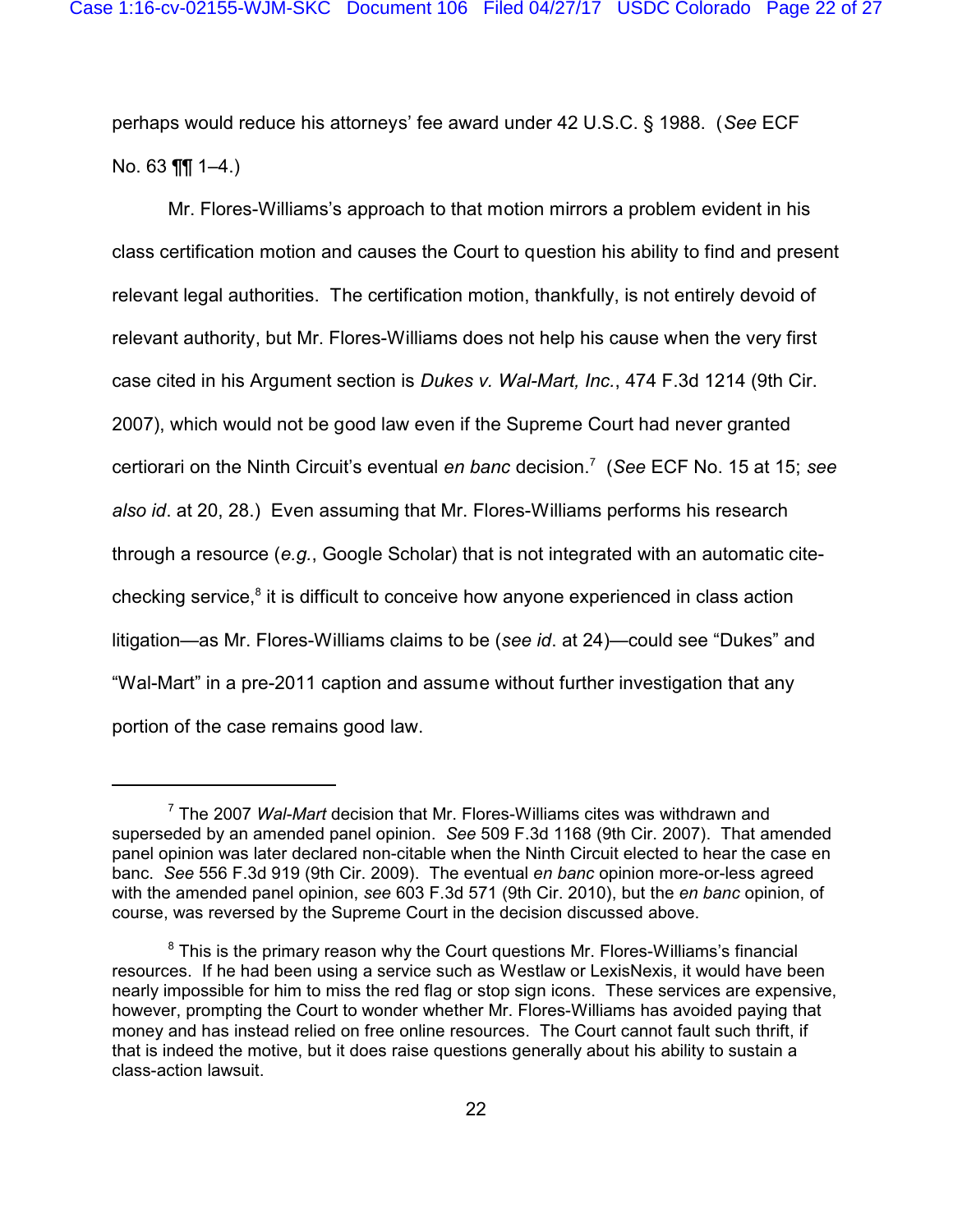The Court is reasonably convinced that all of the foregoing concerns flow from a broader problem. From his filings, it is unmistakable that Mr. Flores-Williams is thoroughly convinced of the moral righteousness of his clients' cause. That is not blameworthy in itself. It is, to the contrary, evidence that he will devote the necessary time and energy to this lawsuit. In Mr. Flores-Williams's case, however, it manifests itself in troubling ways. A lawyer likely has no more dangerous blind spot than an inability to see the case from the opposing point of view—a paradigmatic example of "confirmation bias" if there ever was one. A lawyer who cannot imagine losing the case stands a good chance of losing the case. Such a lawyer tends to do what Mr. Flores-Williams does, namely, ignore or quickly pass over the opposing party's specific arguments and instead lean on rhetoric intended to shame the opposing party for choosing to oppose.

One example, out of many possible examples, will suffice. As addressed above, Denver has argued that the proposed class is not sufficiently definite. As also addressed above, established legal authorities demonstrate that Denver is incorrect in this instance. But instead of citing those legal authorities, Mr. Flores-Williams responds as follows:

> . . . Defendants[] want the Court to believe that this class is impossible to cognize.

This class was certainly cognizable when Defendants were meticulously planning sweeps and issuing media talking points. This class certainly was cognizable when the City of Denver used public donations meant for their food, shelter and comfort to deprive them off [*sic*] food, shelter and comfort. And this class was most certainly cognizable when Defendants sent out a group email saying: "We MUST Take Our River Back!!"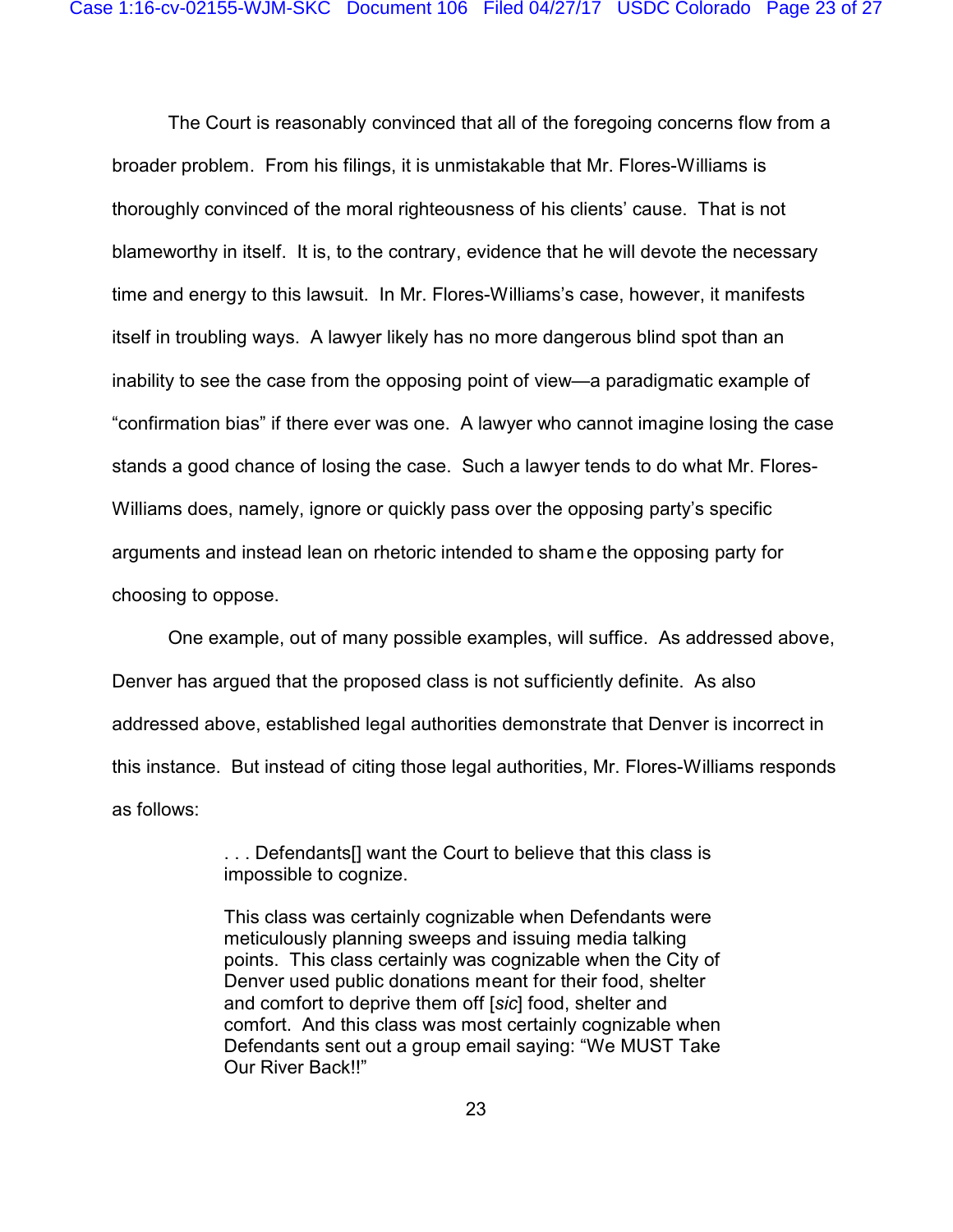From who[m]? Systemic civil rights violations are always replete with this kind of "take-it-back" language. It is the language of the dominant group that believes this is *their* river, *their* land, *their* country and that the minority group doesn't belong here. When they say "take our river back" down at the border, they are talking about Latinos. When they say "take our river back" in Denver, they are talking about the homeless. But then when the minority group stands up for itself and says *Ya basta*, then ordinances are suddenly benign, law enforcement is class and color blind, there are no homeless people whom the city wants to sweep out of certain areas in the name of business and economic development—the law is just the law. In the *Loving* case [*i.e.*, *Loving v. Virginia*, 388 U.S. 1 (1967), in which the Supreme Court declared laws prohibiting interracial marriage to be unconstitutional], the state attorney had the temerity to go in front of the Supreme Court and say that the Virginia's law wasn't about race. Here, it's an attempt to spin facts in a way to make it appear that nothing has been going but the mere enforcement of the law.

\* \* \*

Well, sir, it is not your river to take back. It is the river of truth and justice that belongs to everyone, that flows throughout our best history, and waters the land with human rights and dignity. If you stop by its banks and quietly listen, you can sometimes hear the old refrain: *this land is your land, this land is my land*….

(ECF No. 59 at 7–8, 10 (record citations omitted; emphasis and ellipses in original).)

Again, the Court does not fault Mr. Flores-Williams for believing so strongly in the

righteousness of his clients' cause. Much good and important work has been done by

lawyers with such deep, authentic commitment. But the Court is genuinely concerned

that Mr. Flores-Williams will ultimately do his clients a disservice by failing to take

seriously Denver's opposing arguments—or, more fundamentally, losing sight of the

fact that lawsuits are decided based on the facts in evidence and legal authorities, and

not on rhetoric.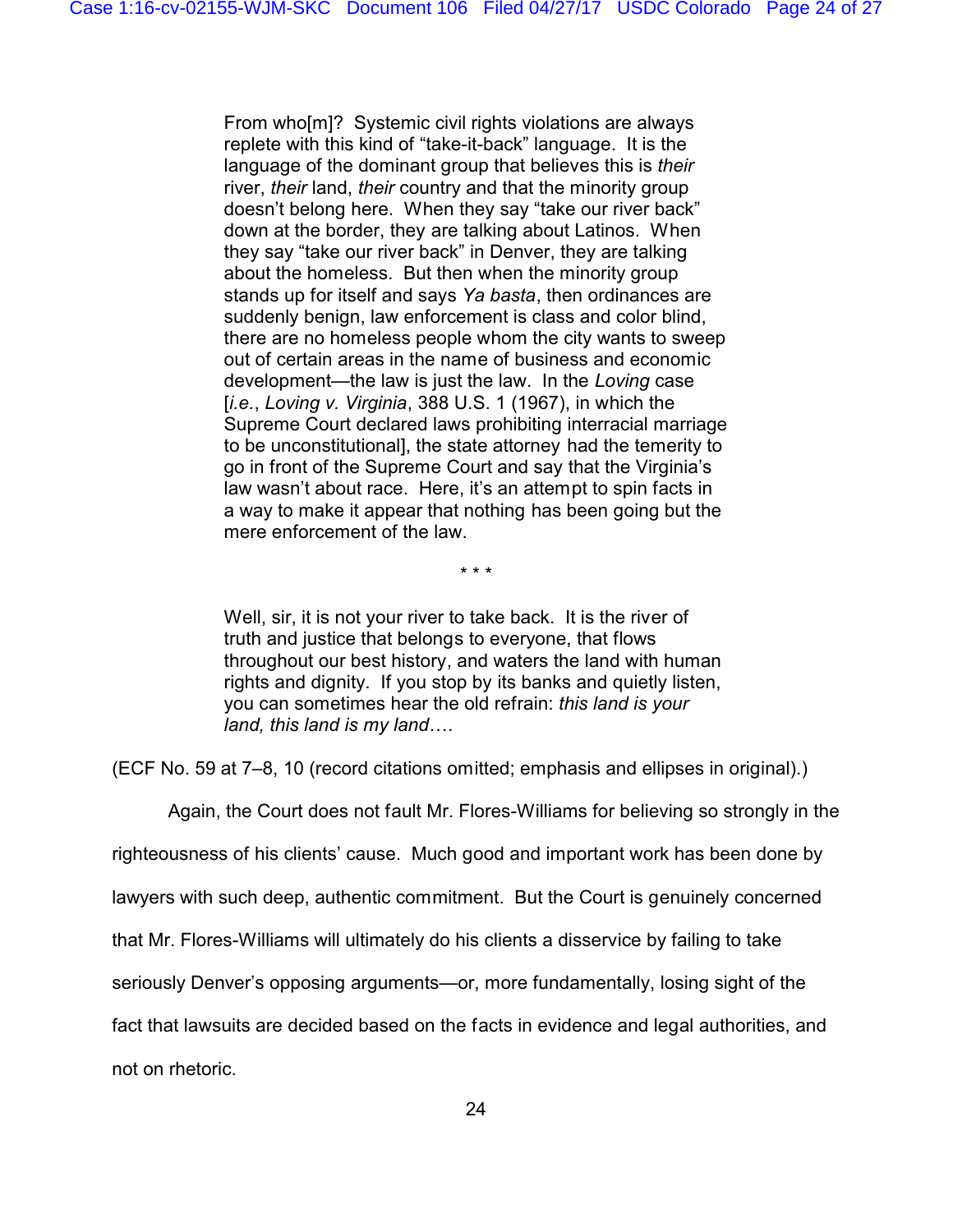Having said all of this, the Court is aware that most of these instances of troubling advocacy come from relatively early in this lawsuit, and Mr. Flores-Williams's more recent filings provide some hope that he is now approaching this case more professionally. The Court repeats, moreover, that Mr. Flores-Williams has already shown substantial and commendable dedication to the undoubtedly difficult task of organizing a potential class of homeless persons. He has developed and demonstrated experience in an area where most lawyers (including most plaintiffs' civil rights lawyers) have none.

Ultimately, this is a very close call. If it were not for Mr. Flores-Williams's unique success in working specifically with the homeless population—in other words, if Mr. Flores-Williams had been seeking to represent a class of laborers or investors or even of prisoners—the Court would have refused to appoint him as class counsel, or at least as sole class counsel. In these specific circumstances, however, the Court will appoint him as class counsel, trusting that he will take seriously the concerns expressed above and continue to improve his advocacy.

The Court nonetheless *strongly* encourages Mr. Flores-Williams to voluntarily seek class co-counsel now to assist him in the future prosecution of this case. With this Order, Mr. Flores-Williams is on notice that if the quality of his representation from this point forward continues to display the sorts of deficiencies described above, the Court may *require* him to associate class co-counsel. *See* Fed. R. Civ. P. 23(g)(1)(E) (empowering court to "make further orders in connection with the appointment [of class counsel]"); *cf*. *Linney v. Cellular Alaska P'ship*, 151 F.3d 1234, 1239 (9th Cir. 1998) (approving district court's decision to remedy a potential conflict of interest by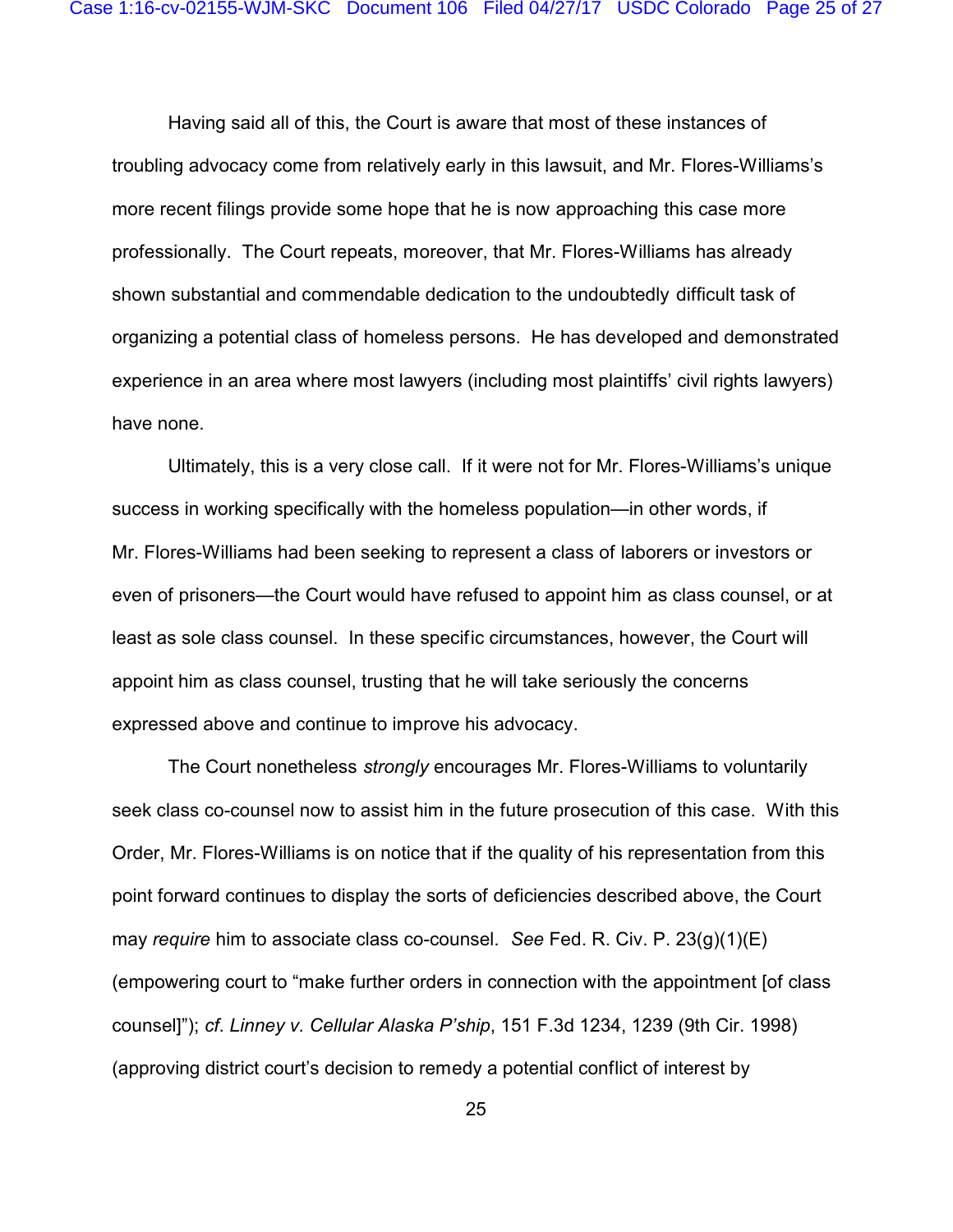appointing additional class counsel, while permitting original class counsel to remain as such in light of their experience with the case).

### **V. CONCLUSION**

For the reasons set forth above, the Court ORDERS as follows:

- 1. Plaintiffs' Motion for Class Certification (ECF No. 15) is GRANTED IN PART and DENIED IN PART to the extent stated below;
- 2. The Court CERTIFIES a class under Federal Rule of Civil Procedure 23(b)(2) defined as follows: "All persons in the City and County of Denver whose personal belongings may in the future be taken or destroyed without due process on account of the City and County of Denver's alleged custom or practice (written or unwritten) of sending ten or more employees or agents to clear away an encampment of multiple homeless persons by immediately seizing and discarding the property found there";
- 3. Mr. Jason Flores-Williams is APPOINTED as Class Counsel;
- 4. Plaintiffs' Motion for Class Certification is DENIED WITHOUT PREJUDICE to the extent Plaintiffs seek damages and/or class certification under Federal Rule of Civil Procedure 23(b)(3); and
- 5. Plaintiffs' Motion to Stay Proceedings Pending Adjudication of Plaintiffs' Motion for Class Certification (ECF No. 105) is DENIED AS MOOT.